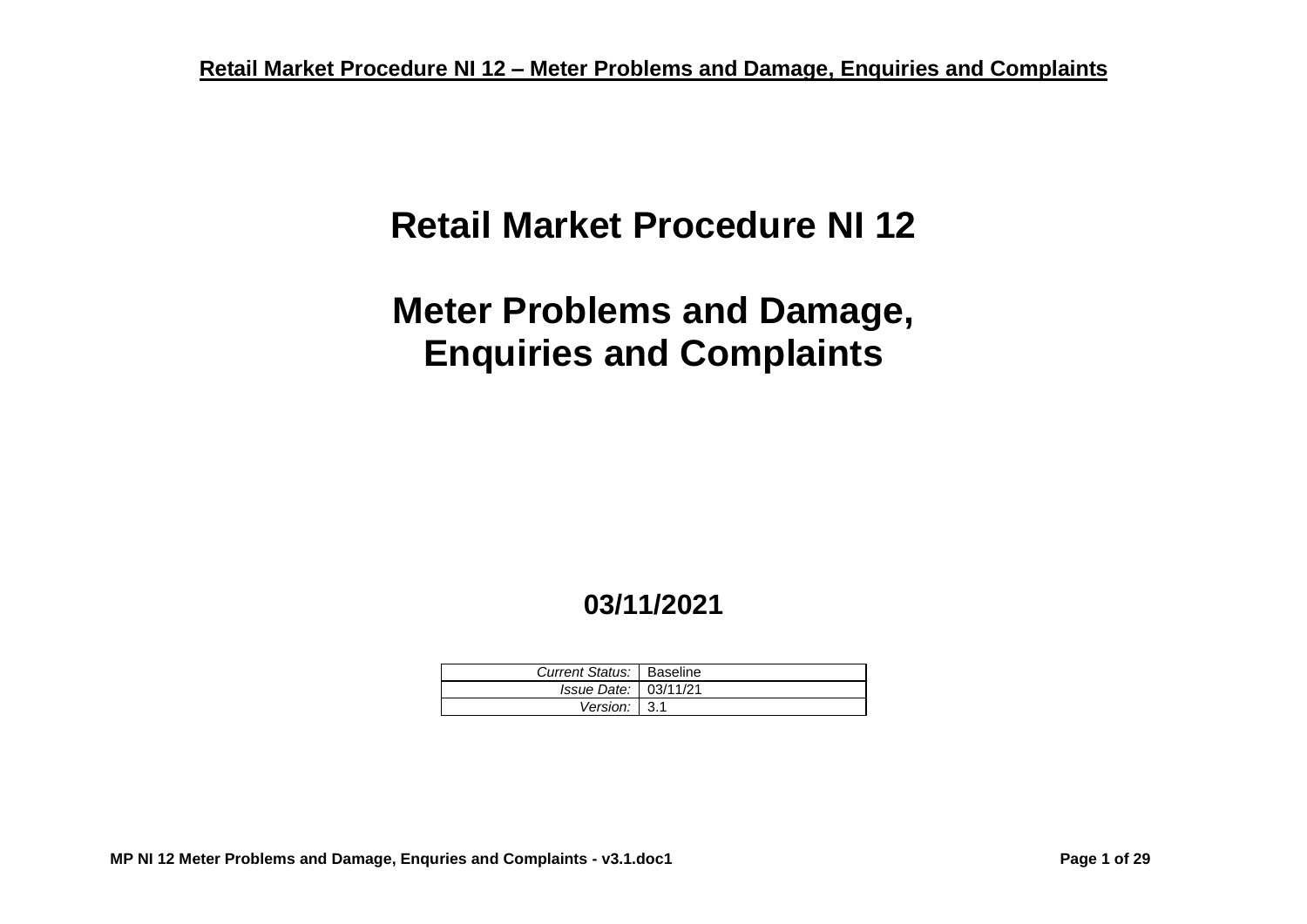### **Table of Contents**

| 1.  |       |  |
|-----|-------|--|
| 1.1 |       |  |
|     | 1.1.1 |  |
|     | 1.1.2 |  |
| 1.2 |       |  |
| 1.3 |       |  |
| 2.  |       |  |
| 2.1 |       |  |
|     | 2.1.1 |  |
|     |       |  |
| 2.2 |       |  |
|     | 2.2.1 |  |
|     | 2.2.2 |  |
| 2.3 |       |  |
|     | 2.3.1 |  |
|     | 2.3.2 |  |
|     | 2.3.3 |  |
|     | 2.3.4 |  |
| 3.  |       |  |
| 3.1 |       |  |
|     | 3.1.1 |  |
|     |       |  |
| 3.2 |       |  |
|     | 3.2.1 |  |
|     | 3.2.2 |  |
|     | 3.2.3 |  |
| 3.3 |       |  |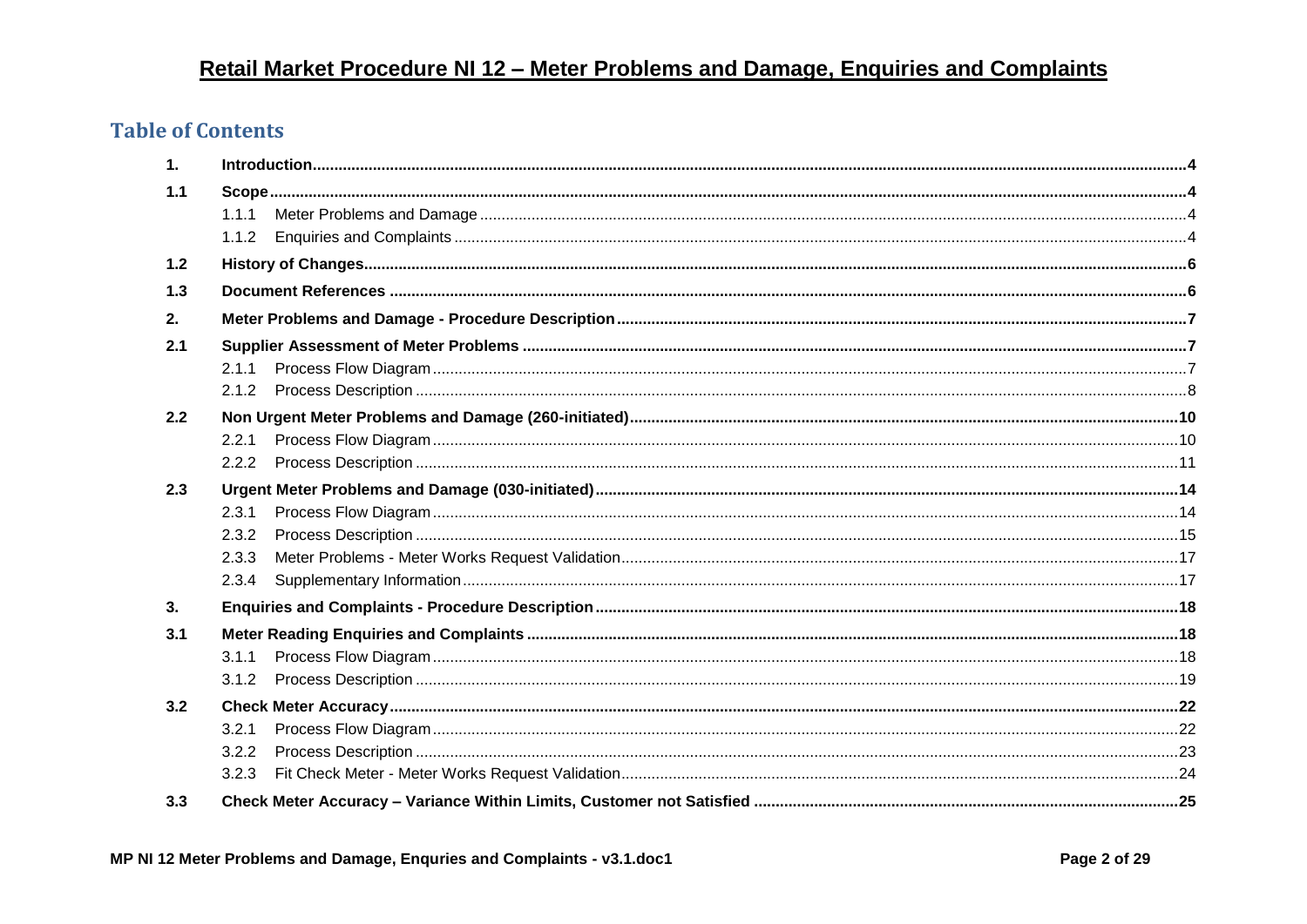| 3.4.1 |  |  |  |  |  |
|-------|--|--|--|--|--|
|       |  |  |  |  |  |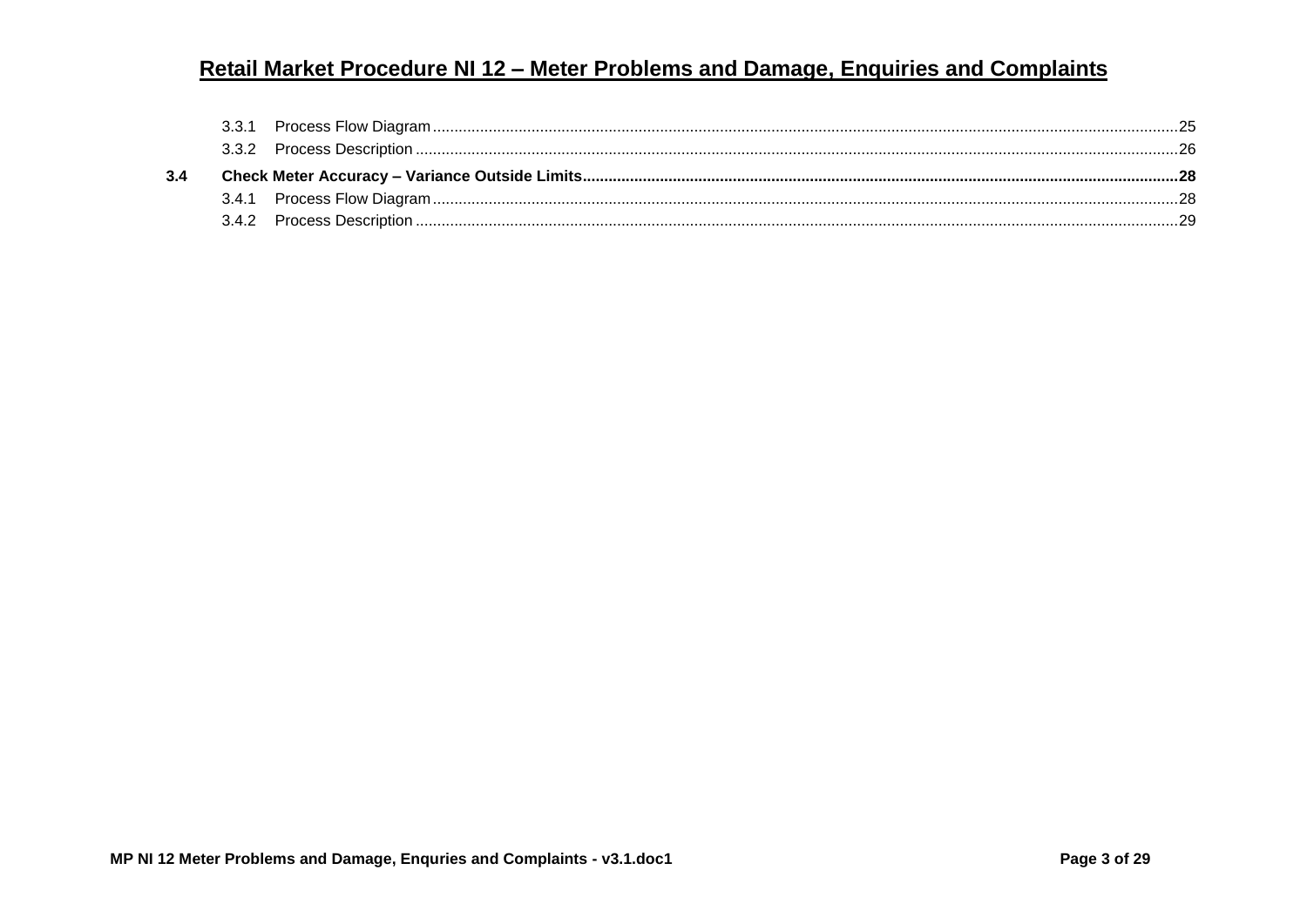#### <span id="page-3-0"></span>**1. Introduction**

#### <span id="page-3-1"></span>**1.1 Scope**

This document describes the Retail Market Procedure for the notification to NIE Networks of:

- Meter Problems and Damage; and
- Enquiries and Complaints

The Procedure applies to both Interval and Non-Interval metered sites.

#### <span id="page-3-2"></span>1.1.1 Meter Problems and Damage

This section contains the following sub-processes:

#### • **Supplier Assessment of Meter Problems**

 $\circ$  Describes the process of a Supplier assessing a Customer's report of meter problems or damage, determining urgency and deciding if/how NIE Networks should be notified.

#### • **Meter Problems and Damage – Non-Urgent**

- o Describes the process of handling notifications initiated
	- By a Supplier via the 260 market message, or
	- Directly by a Customer into the NIE Networks Customer contact centre, or
	- **■** Internally by NIE Networks field staff.

#### • **Meter Problems and Damage – Urgent (030-Initiated)**

o Describes the process of handling notifications initiated by a Supplier via the 030 market message.

#### <span id="page-3-3"></span>1.1.2 Enquiries and Complaints

This section contains the following sub-processes:

- **Meter Reading Enquiries and Complaints**
	- o Describes the process of handling Meter Reading Enquiries and Complaints

#### • **Check Meter Accuracy**

o Describes the process of checking the accuracy of an installed meter, when a Customer is disputing the readings. This process can be triggered by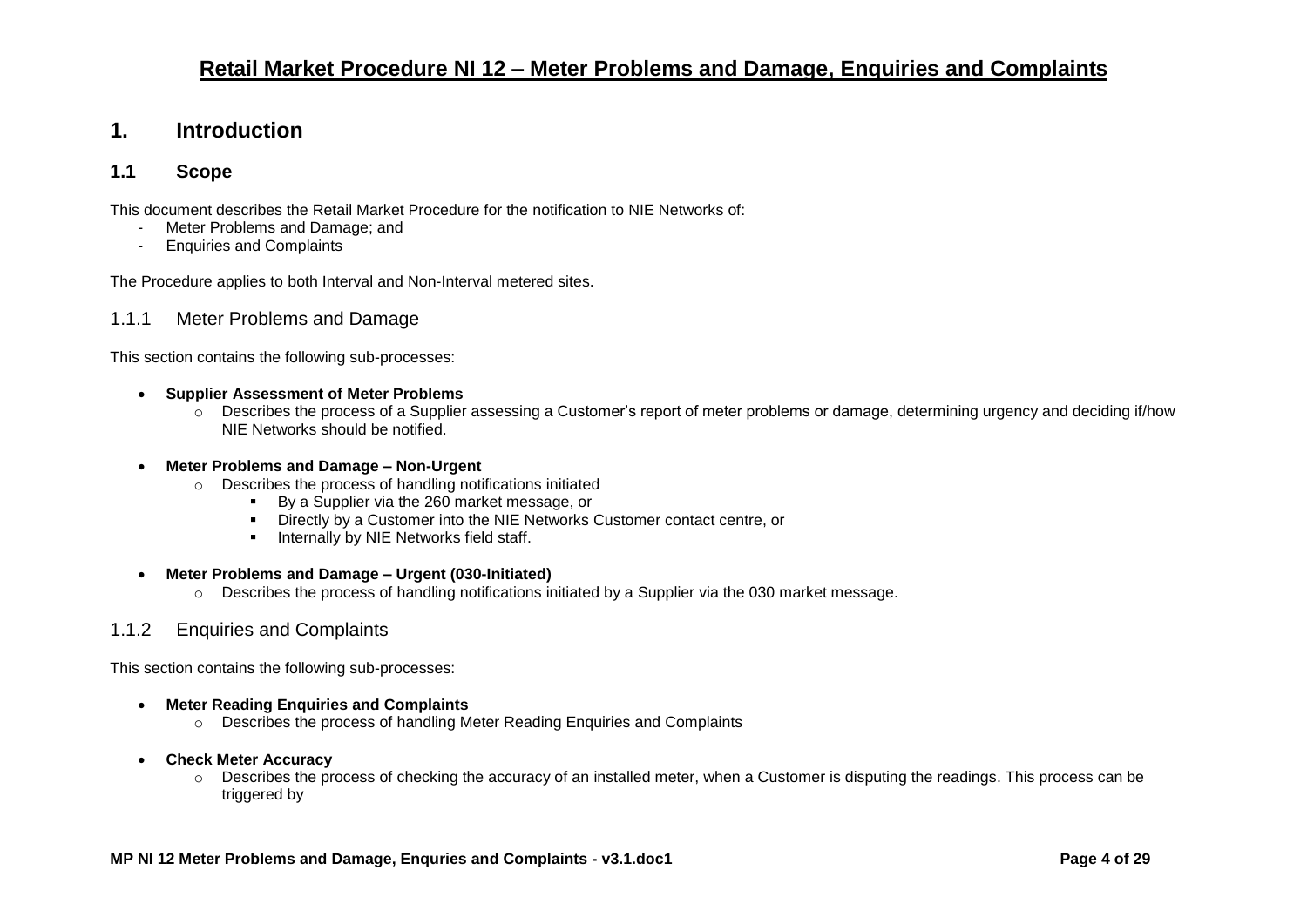- A field representative assessment, resulting from a Usage Query on a 260 market message, indicates that a Check Meter is required to validate the disputed meter readings, or
- A Supplier requests the fitting of a Check Meter using a Meter Works Request.
- **Check Meter Accuracy – Variance Within Limits, Customer not Satisfied**
	- o Describes the process for handling the situation where the read variance between a disputed meter and the installed Check Meter is within NIE Networks defined tolerance but the Customer is still not satisfied with the outcome.
- **Check Meter Accuracy – Variance Outside Limits**
	- o Describes the process for handling the situation where the read variance between a disputed meter and the installed Check Meter is outside NIE Networks defined tolerance and a Customer Impact Settlement must be agreed.

This document excludes the following sub-processes:

- Booking Appointments for Fieldwork associated with meter problem notifications, submitted using the 030 market message, for SOSA Meter Points (Refer to *MP NI 38 Fieldwork Appointments*)
- Cancellation, or non-completion, by NIE Networks of 030-initiated Fieldwork associated with meter problem notifications (Refer to *MP NI 11 – Changes to Meter Configuration : NIE Networks Cancellation / Non-Completion of Meter Works*)
- Cancellation by the Supplier of 030-initiated Fieldwork associated with meter problem notifications (Refer to *MP NI 11 – Changes to Meter Configuration : Supplier Cancellation of Meter Works*)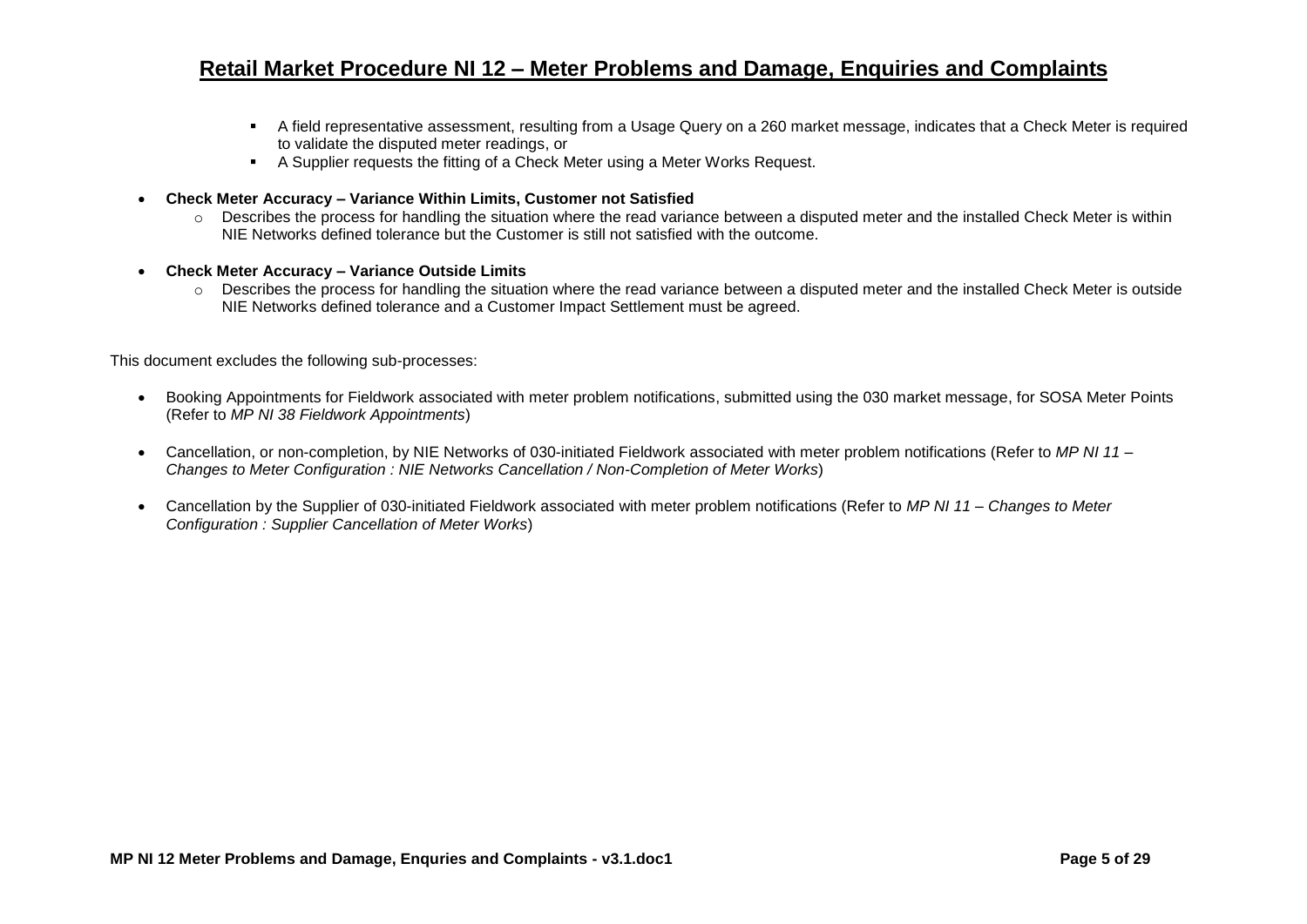#### <span id="page-5-0"></span>**1.2 History of Changes**

| <b>Version</b> | Source of<br>Change | <b>Description of Change</b>                                   |
|----------------|---------------------|----------------------------------------------------------------|
| 0.1            | <b>NIE</b>          | <b>Initial Draft</b>                                           |
| 0.2            | <b>NIE</b>          | Extended to include Enquiries and Complaints                   |
| 0.3            | P Merkens           |                                                                |
| 0.91           | Paul Merkens        | <b>Issued for SIG Review</b>                                   |
| 0.92           | P Merkens           | Update following SIG Workshop                                  |
| 0.93           | P Merkens           | Rejection where an appointment Id is incorrectly provided      |
| 0.94           | J-E Smith           | Final Draft Issued for Supplier Review prior to SIG Approval   |
| 0.95           | A Ferguson          | Clarification on health and safety Observation Code on 260     |
| 1.0            | A Ferguson          | <b>Baseline SIG Approval</b>                                   |
| 2.0            | J-E Smith           | Baseline CDA Board Approved                                    |
|                |                     | Updated for DR1110/CRID163                                     |
|                |                     | Updated for DR1100/CRID160<br>$\bullet$                        |
|                |                     | Updated for DR1100/CRID161                                     |
| 2.1            | J-E Smith           | <b>CDA Board Approved</b>                                      |
|                |                     | Updated for DR1116/CRID166<br>$\bullet$                        |
|                |                     |                                                                |
|                | A Ferguson          | Updated to reflect MP NI 39 Glossary of Terms                  |
| 3.0            | <b>NIE Networks</b> | Updated to incorporate change of name from NIE to NIE Networks |
| 3.1            | <b>NIE Networks</b> | Updated for DR1204 - Bluetooth Keypad Freedom Unit Only        |

#### <span id="page-5-1"></span>**1.3 Document References**

| <b>Document Reference</b> | Document name                            |
|---------------------------|------------------------------------------|
| <b>MP NI 17</b>           | <b>Consumption Adiustments</b>           |
| <b>MP NI 38</b>           | <b>Fieldwork Appointments</b>            |
| <b>MP NI 39</b>           | NI Market Procedures - Glossary of Terms |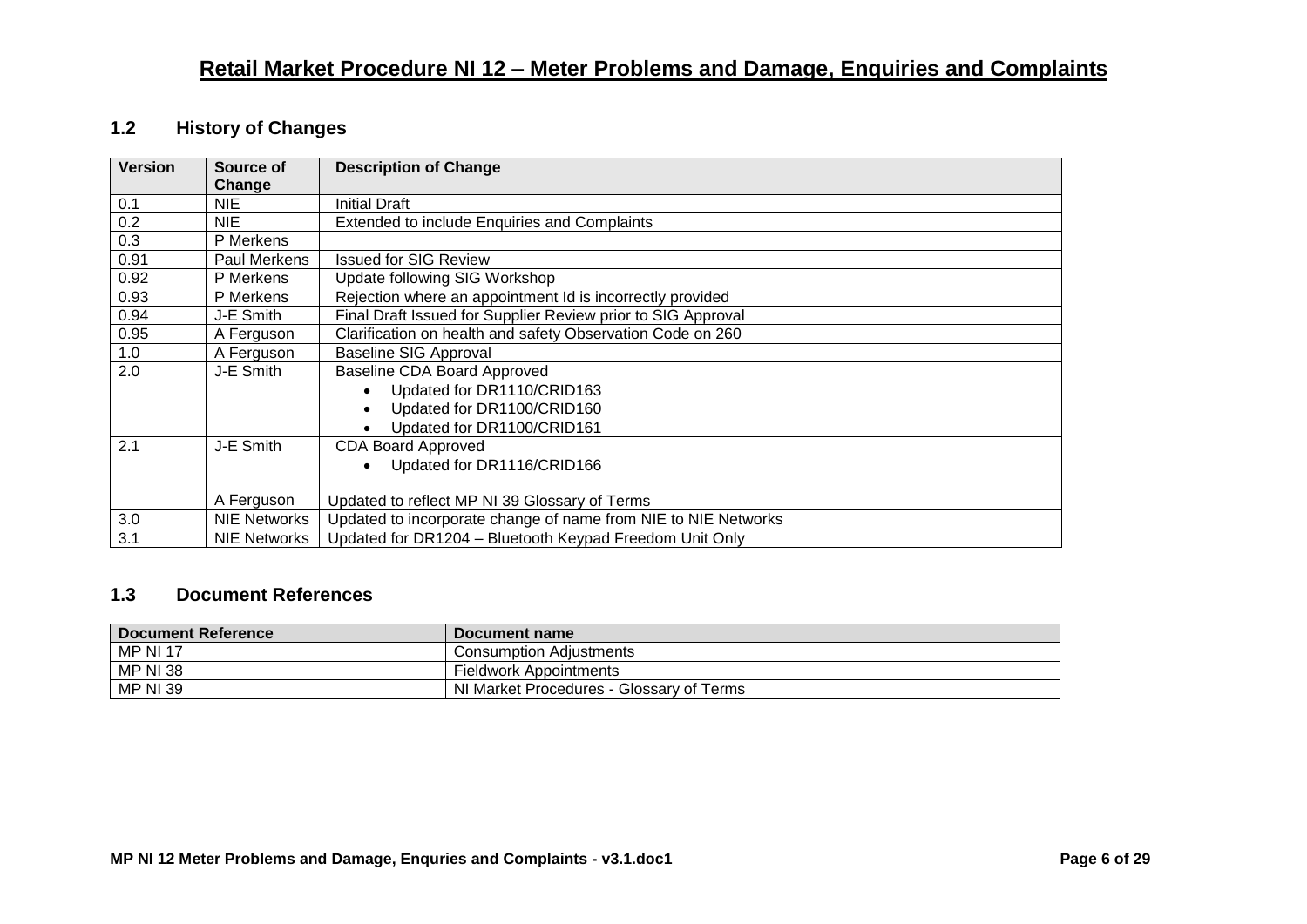- <span id="page-6-0"></span>**2. Meter Problems and Damage - Procedure Description**
- <span id="page-6-1"></span>**2.1 Supplier Assessment of Meter Problems**
- <span id="page-6-2"></span>2.1.1 Process Flow Diagram

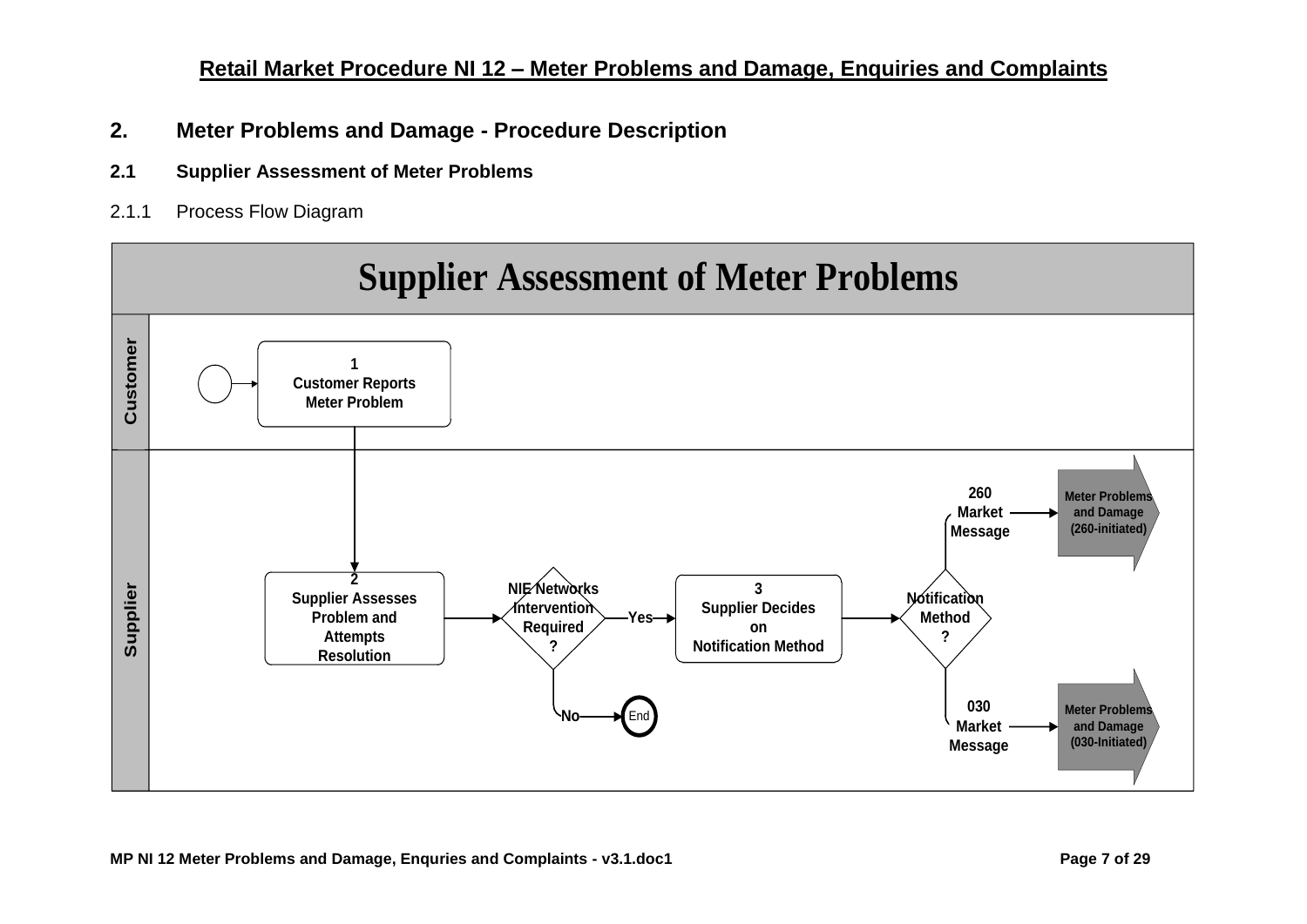#### <span id="page-7-0"></span>2.1.2 Process Description

| <b>Step</b>    | Role            | <b>Action</b>                                                                                                                                                                                                                                                                                                                                                                                                                                                                                                                                                                                                                                                                                                                                                                                                                                                                                                                                                                                                                                                                                                                                                                                                                                                                                                                                                                                                                                                        | <b>Interface</b>                             |
|----------------|-----------------|----------------------------------------------------------------------------------------------------------------------------------------------------------------------------------------------------------------------------------------------------------------------------------------------------------------------------------------------------------------------------------------------------------------------------------------------------------------------------------------------------------------------------------------------------------------------------------------------------------------------------------------------------------------------------------------------------------------------------------------------------------------------------------------------------------------------------------------------------------------------------------------------------------------------------------------------------------------------------------------------------------------------------------------------------------------------------------------------------------------------------------------------------------------------------------------------------------------------------------------------------------------------------------------------------------------------------------------------------------------------------------------------------------------------------------------------------------------------|----------------------------------------------|
| $\mathbf{1}$   | <b>Customer</b> | A Customer, or their authorised agent, can contact their Supplier to report a problem with their meter.                                                                                                                                                                                                                                                                                                                                                                                                                                                                                                                                                                                                                                                                                                                                                                                                                                                                                                                                                                                                                                                                                                                                                                                                                                                                                                                                                              | Telephone call/ letter/<br>email to Supplier |
| $\overline{2}$ | <b>Supplier</b> | The Supplier will discuss the problem with the Customer and should attempt to resolve it without requesting<br>NIE Networks intervention.<br>If the Supplier can resolve the problem with the Customer, no notification will be sent to NIE Networks.                                                                                                                                                                                                                                                                                                                                                                                                                                                                                                                                                                                                                                                                                                                                                                                                                                                                                                                                                                                                                                                                                                                                                                                                                |                                              |
| 3              | <b>Supplier</b> | If the Supplier cannot resolve the problem and decides that NIE Networks intervention is required, they must<br>decide on the most appropriate market message (260 or 030) to use for notification:<br>Market message 260 is used for non-urgent meter problems such as:<br>$\circ$ a Keypad Meter requiring an extension to its freedom unit's communications cable<br>an issue with Bluetooth Freedom Unit - use code 226 "Freedom Unit / Comms Cable Issue"<br>$\circ$<br>and insert "Bluetooth Freedom Unit" in the "Observation Text"<br>a time switch which is set at the wrong time<br>difficulty identifying the Customer's meter, e.g. in an apartment block with a communal meter<br>$\circ$<br>room<br>Note: Although all 260-initiated notifications are created for non-urgent meter problems, code 219 -<br>Health and Safety will be given a high priority by NIE Networks.<br>If the Supplier feels that the Health and Safety issue requires immediate attention they should contact<br>NIE Networks directly by telephone.<br>Market message 030 is used for urgent meter problems such as:<br>$\bullet$<br>o the heating at a Meter Point is not working<br>a Keypad Meter has a large negative credit displayed<br>$\circ$<br>the glass on a meter is broken<br>$\circ$<br>a Keypad Meter has a faulty freedom unit<br>$\circ$<br>Note: All 030-initiated and some 260-initiated notifications automatically generate Fieldwork for NIE Networks |                                              |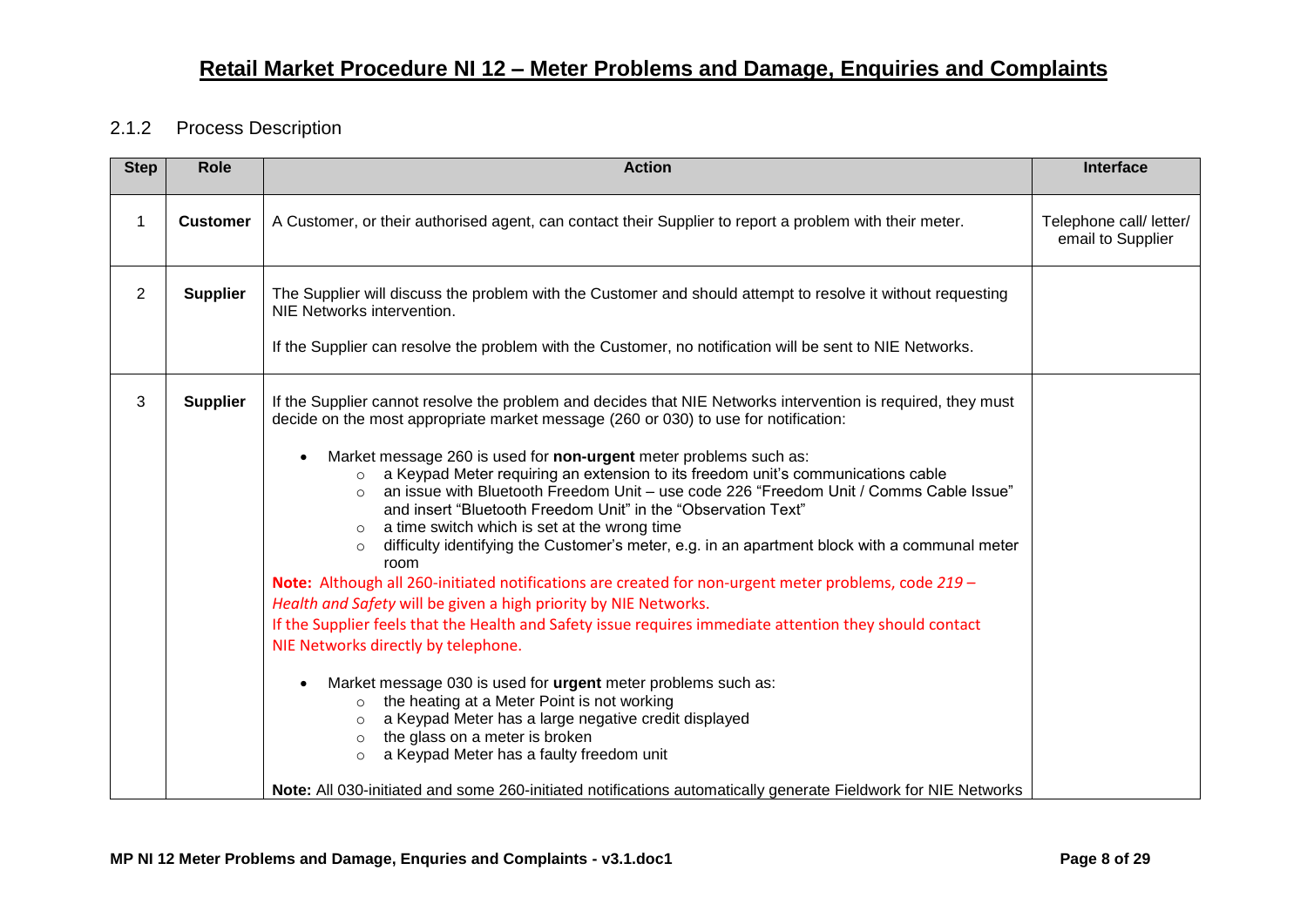| <b>Step</b> | Role | Action                                                                                                           | <b>Interface</b> |
|-------------|------|------------------------------------------------------------------------------------------------------------------|------------------|
|             |      | Other 260-initiated notifications will first be reviewed by NIE Networks.<br>to investigate/resolve the problem. |                  |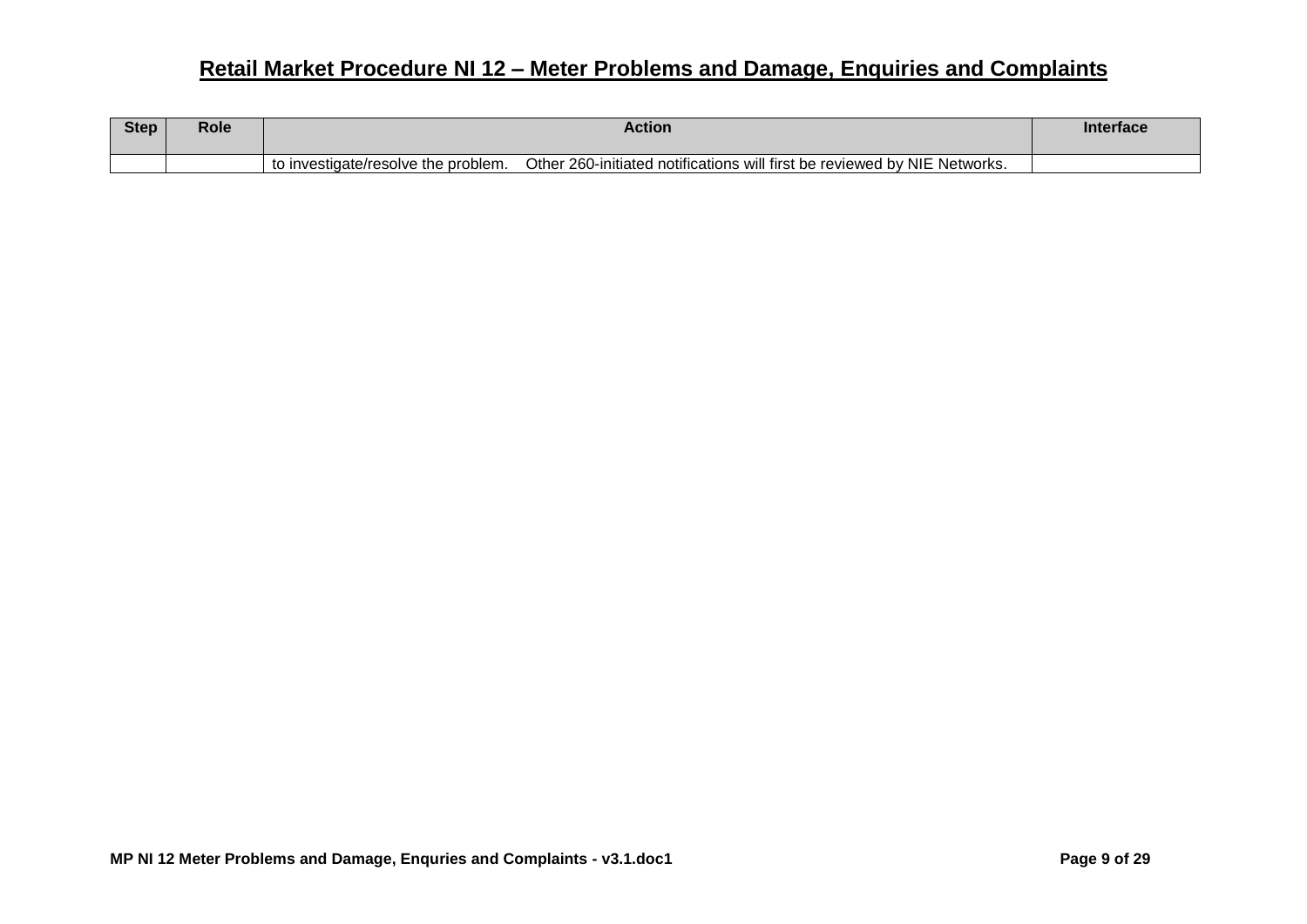#### <span id="page-9-0"></span>**2.2 Non Urgent Meter Problems and Damage (260-initiated)**

#### <span id="page-9-1"></span>2.2.1 Process Flow Diagram

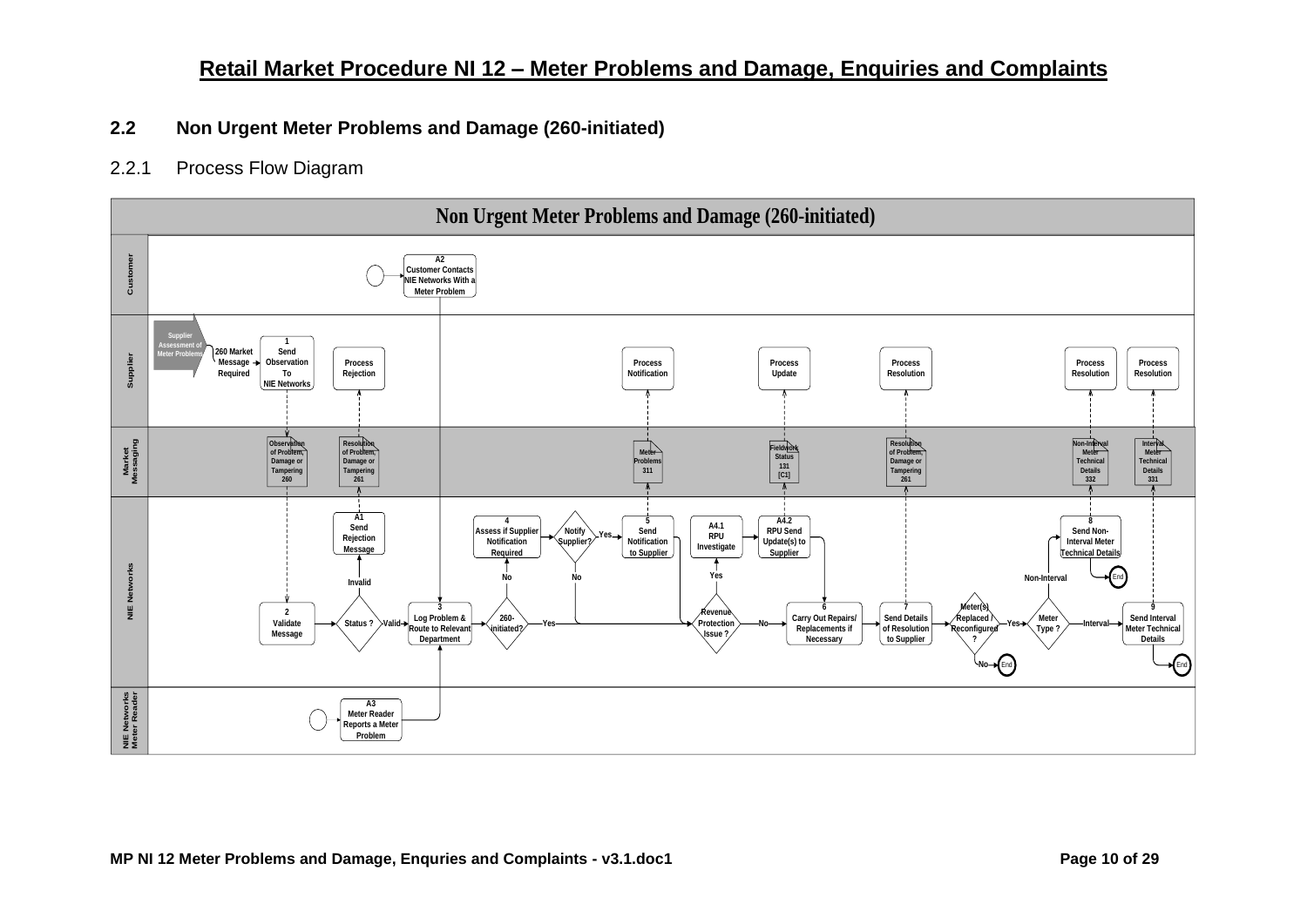#### <span id="page-10-0"></span>2.2.2 Process Description

| <b>Step</b> | Role                          |                                                                                                                                                                                                                                                           | <b>Action</b>                                          |  | <b>Interface</b> |  |  |
|-------------|-------------------------------|-----------------------------------------------------------------------------------------------------------------------------------------------------------------------------------------------------------------------------------------------------------|--------------------------------------------------------|--|------------------|--|--|
| 1           | <b>Supplier</b>               | If NIE Networks notification is required, the Supplier must send an Observation of Problem, Damage or<br>Tampering to NIE Networks using one of the permitted Observation Codes below:                                                                    | 260 to<br><b>NIE Networks</b>                          |  |                  |  |  |
|             |                               | Code                                                                                                                                                                                                                                                      | <b>Description</b>                                     |  |                  |  |  |
|             |                               | 37                                                                                                                                                                                                                                                        | Meter Stopped                                          |  |                  |  |  |
|             |                               | 41                                                                                                                                                                                                                                                        | Meter Removed                                          |  |                  |  |  |
|             |                               | 47                                                                                                                                                                                                                                                        | Time Switch at wrong time > 2 hours                    |  |                  |  |  |
|             |                               | 53                                                                                                                                                                                                                                                        | Investigate/Change Tele/Time-switch                    |  |                  |  |  |
|             |                               | 77                                                                                                                                                                                                                                                        | Derelict premises                                      |  |                  |  |  |
|             |                               | 81                                                                                                                                                                                                                                                        | Old meter requiring updating                           |  |                  |  |  |
|             |                               | 82                                                                                                                                                                                                                                                        | Suppliers check meter number request                   |  |                  |  |  |
|             |                               | 83                                                                                                                                                                                                                                                        | Incoming Supply ID - e.g. clarify communal<br>metering |  |                  |  |  |
|             |                               | 99                                                                                                                                                                                                                                                        | Freeform Trouble message                               |  |                  |  |  |
|             |                               | 217                                                                                                                                                                                                                                                       | <b>Missing Seals</b>                                   |  |                  |  |  |
|             |                               | <b>Revenue Protection</b><br>218                                                                                                                                                                                                                          |                                                        |  |                  |  |  |
|             |                               | Health & Safety<br>219                                                                                                                                                                                                                                    |                                                        |  |                  |  |  |
|             |                               | 221<br>Wrong number of digits                                                                                                                                                                                                                             |                                                        |  |                  |  |  |
|             |                               | 223                                                                                                                                                                                                                                                       | <b>Confirm Multiplier Attached</b>                     |  |                  |  |  |
|             |                               | 226                                                                                                                                                                                                                                                       | <b>Extend KPM Communications cable</b>                 |  |                  |  |  |
| 2, A1       | <b>NIE</b><br><b>Networks</b> | NIE Networks will validate the market message.<br>An Observation of Problems, Damage or Tampering market message, which is reporting meter problems or<br>damage, will be rejected if the Supplier is not registered to the MPRN.                         |                                                        |  |                  |  |  |
|             |                               | Where an Observation of Problems, Damage or Tampering is to be rejected, NIE Networks will send the<br>Supplier a Resolution of Problems, Damage or Tampering market message with the reason for rejection<br>included within the Observation Text field. | 261 to<br>Supplier                                     |  |                  |  |  |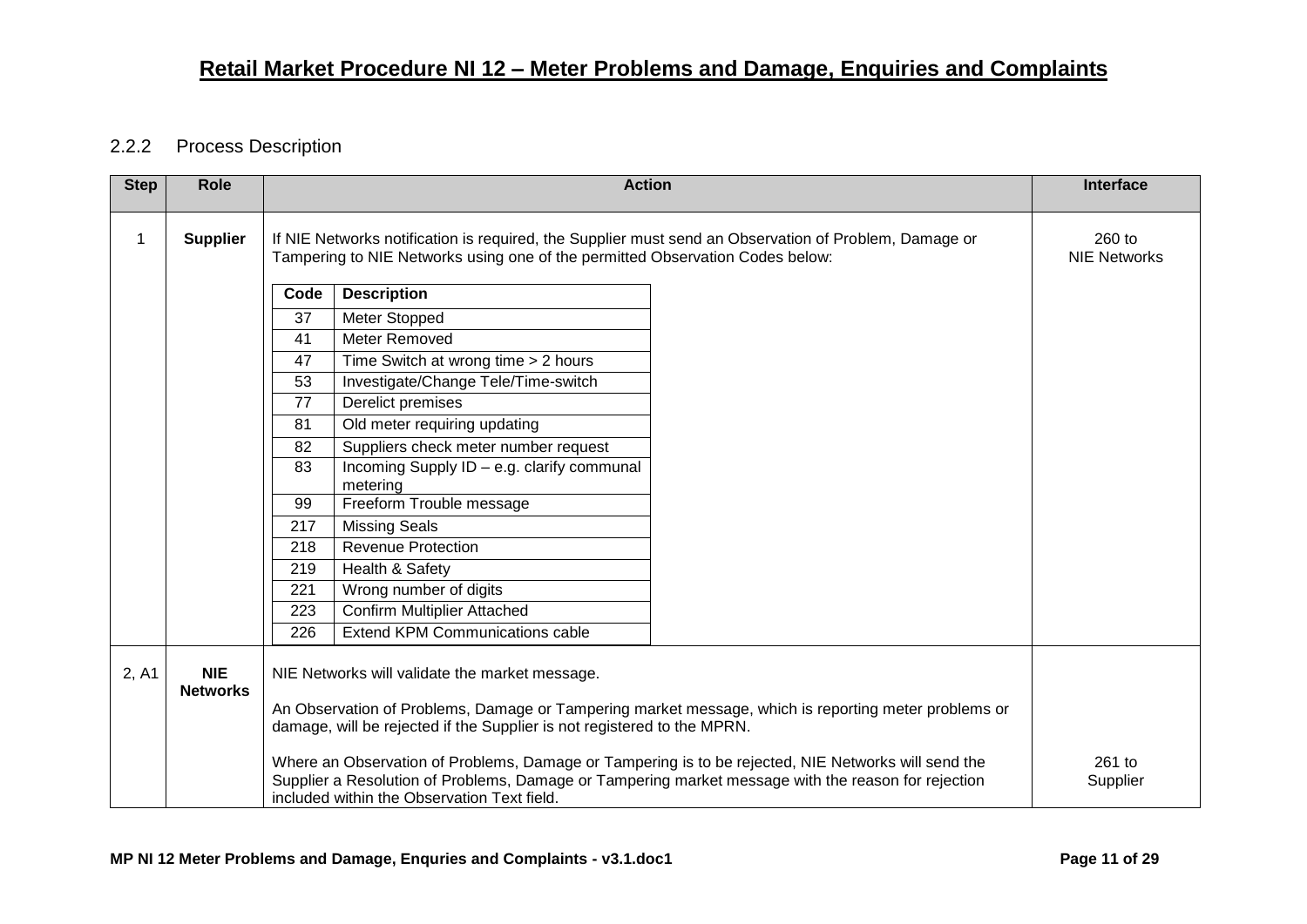| <b>Step</b>    | <b>Role</b>                                             | <b>Action</b>                                                                                                                                                                                                                                                                                                                                                                                                                                                                                                                                                                                                                                                                                                                                                                        | Interface                               |
|----------------|---------------------------------------------------------|--------------------------------------------------------------------------------------------------------------------------------------------------------------------------------------------------------------------------------------------------------------------------------------------------------------------------------------------------------------------------------------------------------------------------------------------------------------------------------------------------------------------------------------------------------------------------------------------------------------------------------------------------------------------------------------------------------------------------------------------------------------------------------------|-----------------------------------------|
| A2             | Customer,                                               | A Customer can also contact NIE Networks directly to report a problem with their meter.                                                                                                                                                                                                                                                                                                                                                                                                                                                                                                                                                                                                                                                                                              | Telephone call/email<br>to NIE Networks |
| A <sub>3</sub> | <b>NIE</b><br><b>Networks</b><br><b>Meter</b><br>Reader | A NIE Networks Meter Reader can report metering problems using a Trouble Code returned from their<br>Handheld Unit.                                                                                                                                                                                                                                                                                                                                                                                                                                                                                                                                                                                                                                                                  |                                         |
| 3              | <b>NIE</b><br><b>Networks</b>                           | NIE Networks will log the reported problem and route it to the relevant department for follow up.                                                                                                                                                                                                                                                                                                                                                                                                                                                                                                                                                                                                                                                                                    |                                         |
| 4,5            | <b>NIE</b><br><b>Networks</b>                           | If the problem was reported either by a meter reader or a Customer directly, NIE Networks will assess it and<br>decide if the Registered Supplier at the MPRN should be notified of the problem.<br>If it is deemed that the Supplier should be notified, NIE Networks will send a Meter Problems market<br>message to the Supplier.<br>The Meter Problems market message will convey the nature of the observed problem using the following<br>fields:<br>Observation Code, to describe observations made at, or concerning, a Meter Point or meters at a<br>$\bullet$<br><b>Meter Point</b><br>Observation Date, to provide the date that the observation was made<br>Observation Text, to provide a description of the observation, and to convey comments regarding a<br>problem | 311 to<br>Supplier                      |
| A4.1,<br>A4.2, | <b>NIE</b><br><b>Networks</b>                           | If the problem becomes a Revenue Protection issue, NIE Networks will send status updates on the Revenue<br>Protection Unit investigation to the registered Supplier using the Fieldwork Status market message, with the<br>following field values:<br>The Work Type W402 (RP Inspection Visit)<br>$\bullet$<br>Outcome Reason Code is set to C008 (Revenue Protection Issue)<br>$\bullet$<br>Observation Text will be used by NIE Networks to convey comments regarding the issue to the<br>Supplier.                                                                                                                                                                                                                                                                                | 131 (C1) to<br>Supplier                 |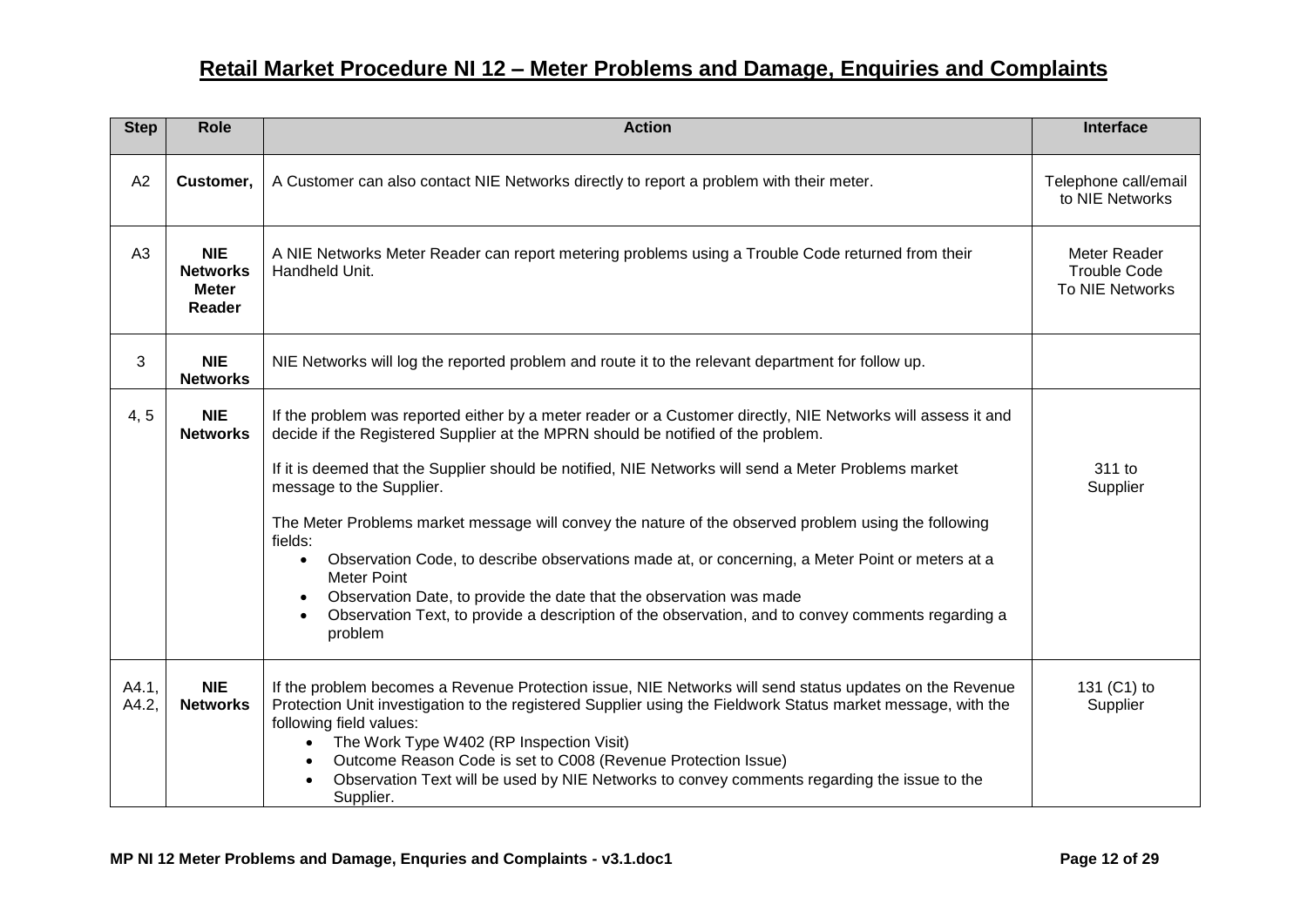| <b>Step</b> | <b>Role</b>                   | <b>Action</b>                                                                                                                                                                                                                                                                                                                                                                                                                                                                                                                                                                                                                                                                                                                  | <b>Interface</b>     |
|-------------|-------------------------------|--------------------------------------------------------------------------------------------------------------------------------------------------------------------------------------------------------------------------------------------------------------------------------------------------------------------------------------------------------------------------------------------------------------------------------------------------------------------------------------------------------------------------------------------------------------------------------------------------------------------------------------------------------------------------------------------------------------------------------|----------------------|
|             |                               | If the problem is not a Revenue Protection issue, no Fieldwork Status messages will be sent to the Supplier.                                                                                                                                                                                                                                                                                                                                                                                                                                                                                                                                                                                                                   |                      |
| 6,7         | <b>NIE</b><br><b>Networks</b> | NIE Networks will send a Resolution of Problem, Damage or Tampering market message to the registered<br>Supplier on completion/closure of logged problems that were initiated by:<br>a Supplier using the Observation of Problems, Damage or Tampering market message; or<br>a Customer, where NIE Networks subsequently sent a Meter Problems market message to the<br>Supplier; or<br>a NIE Networks meter reader, where NIE Networks subsequently sent a Meter Problems market<br>$\bullet$<br>message to the Supplier.<br>The Observation Text field on the Resolution of Problem, Damage or Tampering will be used by<br>NIE Networks to convey comments regarding the completion/closure of the problem to the Supplier. | $261$ to<br>Supplier |
| 8           | <b>NIE</b><br><b>Networks</b> | For replaced or reconfigured Non-Interval meters, NIE Networks will send the updated meter details to the<br>Supplier on a Non-Interval Meter Technical Details market message.                                                                                                                                                                                                                                                                                                                                                                                                                                                                                                                                                | 332<br>to Supplier   |
| 9           | <b>NIE</b><br><b>Networks</b> | For replaced or reconfigured Interval meters, NIE Networks will send the updated meter details to the<br>Supplier on an Interval Meter Technical Details market message.                                                                                                                                                                                                                                                                                                                                                                                                                                                                                                                                                       | 331<br>to Supplier   |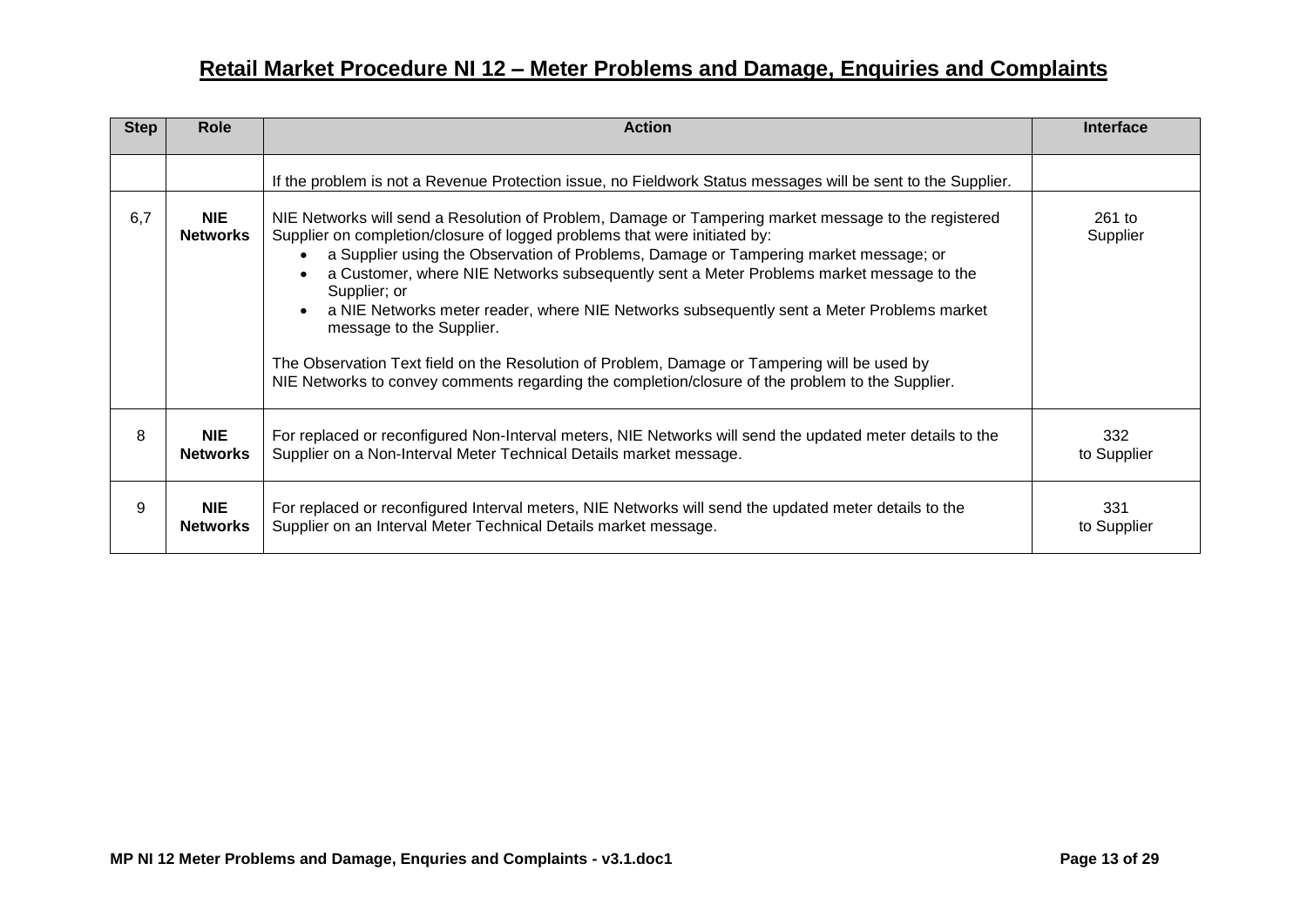#### <span id="page-13-0"></span>**2.3 Urgent Meter Problems and Damage (030-initiated)**

#### <span id="page-13-1"></span>2.3.1 Process Flow Diagram

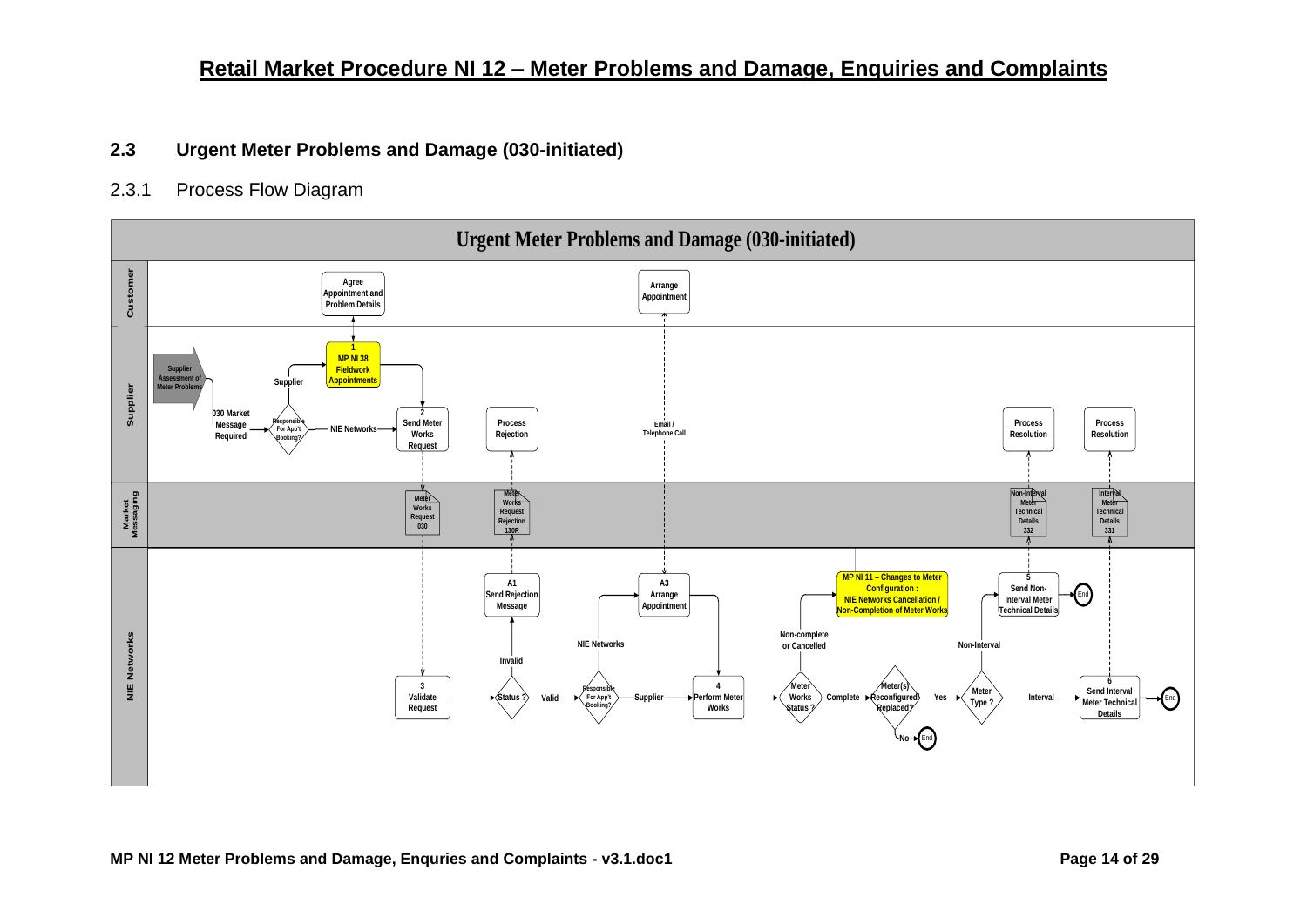#### <span id="page-14-0"></span>2.3.2 Process Description

-

| <b>Step</b>    | <b>Role</b>     |                                                                                                                                                                                                                                                                                                                                                                                                                                                                                                  | <b>Action</b>                                                                                                                                                                                                                                                                                                                                                                                                                                                                                                                                                                                                             | <b>Interface</b> |  |  |
|----------------|-----------------|--------------------------------------------------------------------------------------------------------------------------------------------------------------------------------------------------------------------------------------------------------------------------------------------------------------------------------------------------------------------------------------------------------------------------------------------------------------------------------------------------|---------------------------------------------------------------------------------------------------------------------------------------------------------------------------------------------------------------------------------------------------------------------------------------------------------------------------------------------------------------------------------------------------------------------------------------------------------------------------------------------------------------------------------------------------------------------------------------------------------------------------|------------------|--|--|
|                |                 | <b>Fieldwork Appointments:</b><br>Except where circumstances set out below apply the Supplier must book an Appointment and obtain an<br>Appointment Id prior to sending a Fieldwork request message to NIE Networks.<br>If any of the following circumstances apply, an Appointment should not be made through the Market Website:<br>Where the Maximum Import Capacity (MIC) is greater than or equal to 70kVA; or<br>The Meter Point is Interval metered; or<br>The Meter Point is CT metered. |                                                                                                                                                                                                                                                                                                                                                                                                                                                                                                                                                                                                                           |                  |  |  |
|                |                 |                                                                                                                                                                                                                                                                                                                                                                                                                                                                                                  | Refer to MP NI 38 Fieldwork Appointments for a detailed description of the appointment booking procedures.                                                                                                                                                                                                                                                                                                                                                                                                                                                                                                                |                  |  |  |
| $\overline{2}$ | <b>Supplier</b> |                                                                                                                                                                                                                                                                                                                                                                                                                                                                                                  | If the Supplier decides that meter works are required, they must send a Meter Works Request market<br>message to NIE Networks, using one of the permitted Meter Works Type Codes below:                                                                                                                                                                                                                                                                                                                                                                                                                                   |                  |  |  |
|                |                 | <b>Description</b><br>Code                                                                                                                                                                                                                                                                                                                                                                                                                                                                       |                                                                                                                                                                                                                                                                                                                                                                                                                                                                                                                                                                                                                           |                  |  |  |
|                |                 | M11                                                                                                                                                                                                                                                                                                                                                                                                                                                                                              | General Meter Damage (Non RPU) <sup>1</sup>                                                                                                                                                                                                                                                                                                                                                                                                                                                                                                                                                                               |                  |  |  |
|                |                 | M <sub>15</sub>                                                                                                                                                                                                                                                                                                                                                                                                                                                                                  | Heating not working                                                                                                                                                                                                                                                                                                                                                                                                                                                                                                                                                                                                       |                  |  |  |
|                |                 | message.                                                                                                                                                                                                                                                                                                                                                                                                                                                                                         | The Supplier should provide details of the problem using the Access Arrangements field. When reporting a<br>keypad meter with large minus credit, provide details of the problem in the "Access Arrangements" clearly<br>stating that this fieldwork is for a keypad meter with large minus credit.<br>The Appointment Id provided by the Market Website must be included in the Meter Works Request market<br>Where the Maximum Import Capacity (MIC) is greater than or equal to 70kVA, the Supplier can request an<br>appointment date on the Meter Works Request message.  This date is optional, and is provided for |                  |  |  |

<sup>1</sup> General Meter Damage (Non RPU)' would incorporate problems such as a noisy meter, a meter with broken glass, faulty Freedom Units (Keypad), a communications cable needing changed or repaired or to report a keypad meter with large minus credit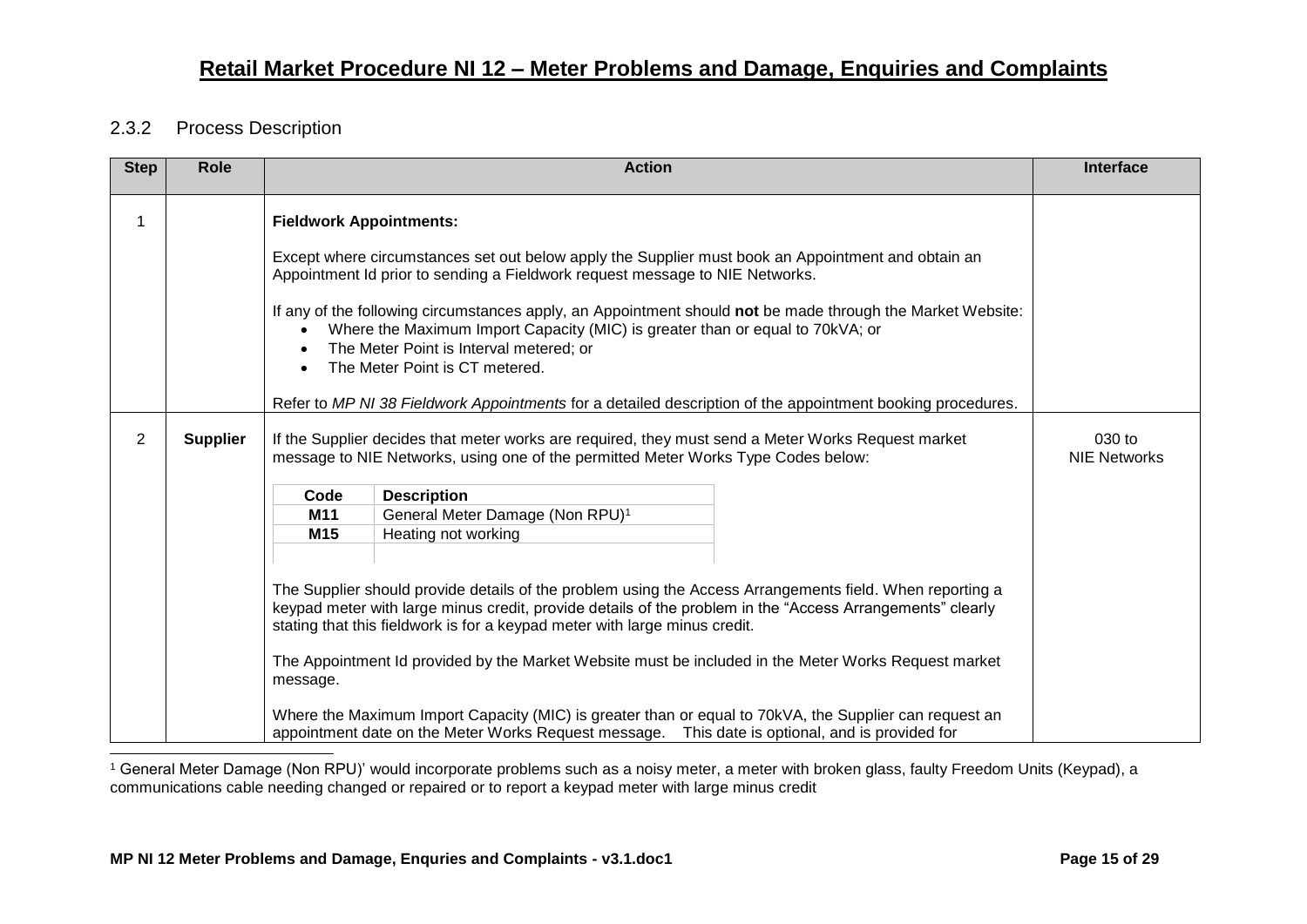| <b>Step</b> | Role                          | <b>Action</b>                                                                                                                                                                                                                                                                                                                                                                                                                                                                                                        | Interface                                                          |
|-------------|-------------------------------|----------------------------------------------------------------------------------------------------------------------------------------------------------------------------------------------------------------------------------------------------------------------------------------------------------------------------------------------------------------------------------------------------------------------------------------------------------------------------------------------------------------------|--------------------------------------------------------------------|
|             |                               | information purposes only. Actual dates will be determined when NIE Networks contact the Customer to<br>schedule the work and book the Appointment.                                                                                                                                                                                                                                                                                                                                                                  |                                                                    |
| 3, A1       | <b>NIE</b><br><b>Networks</b> | NIE Networks will validate the Meter Works Request (Refer to Section 2.3.3 for validation rules) and, if the<br>message fails validation, will send a Meter Works Request Rejected message to the Supplier.<br>The Meter Works Request Rejected message will contain one Reject Reason.                                                                                                                                                                                                                              | 130R<br>to Supplier                                                |
| A3          | <b>NIE</b><br><b>Networks</b> | In the circumstances where a Supplier should not book an Appointment using the Market Website,<br>NIE Networks will contact the Customer, or their authorised agent, directly to arrange an Appointment.<br>If it is not possible to schedule the work for a date acceptable to the Customer, or their authorised agent, then<br>the request may be cancelled, and NIE Networks will send a Fieldwork Status market message to the<br>Supplier to indicate that the meter works have been cancelled by NIE Networks. | Telephone call /<br>Email<br>to Customer<br>131[C2]<br>to Supplier |
| 4           | <b>NIE</b><br><b>Networks</b> | NIE Networks will perform the requested meter works.<br>Refer to MP NI 11 - Changes to Meter Configuration: NIE Networks Cancellation / Non-Completion of Meter<br>Works for the processing of meter works that could not be completed at the appointed time.                                                                                                                                                                                                                                                        |                                                                    |
| 5           | <b>NIE</b><br><b>Networks</b> | For replaced or reconfigured Non-Interval meters, NIE Networks will send the updated meter details to the<br>Supplier on a Non-Interval Meter Technical Details market message.                                                                                                                                                                                                                                                                                                                                      | 332<br>to Supplier                                                 |
| 6           | <b>NIE</b><br><b>Networks</b> | For replaced or reconfigured Interval meters, NIE Networks will send the updated meter details to the<br>Supplier on an Interval Meter Technical Details market message.                                                                                                                                                                                                                                                                                                                                             | 331<br>to Supplier                                                 |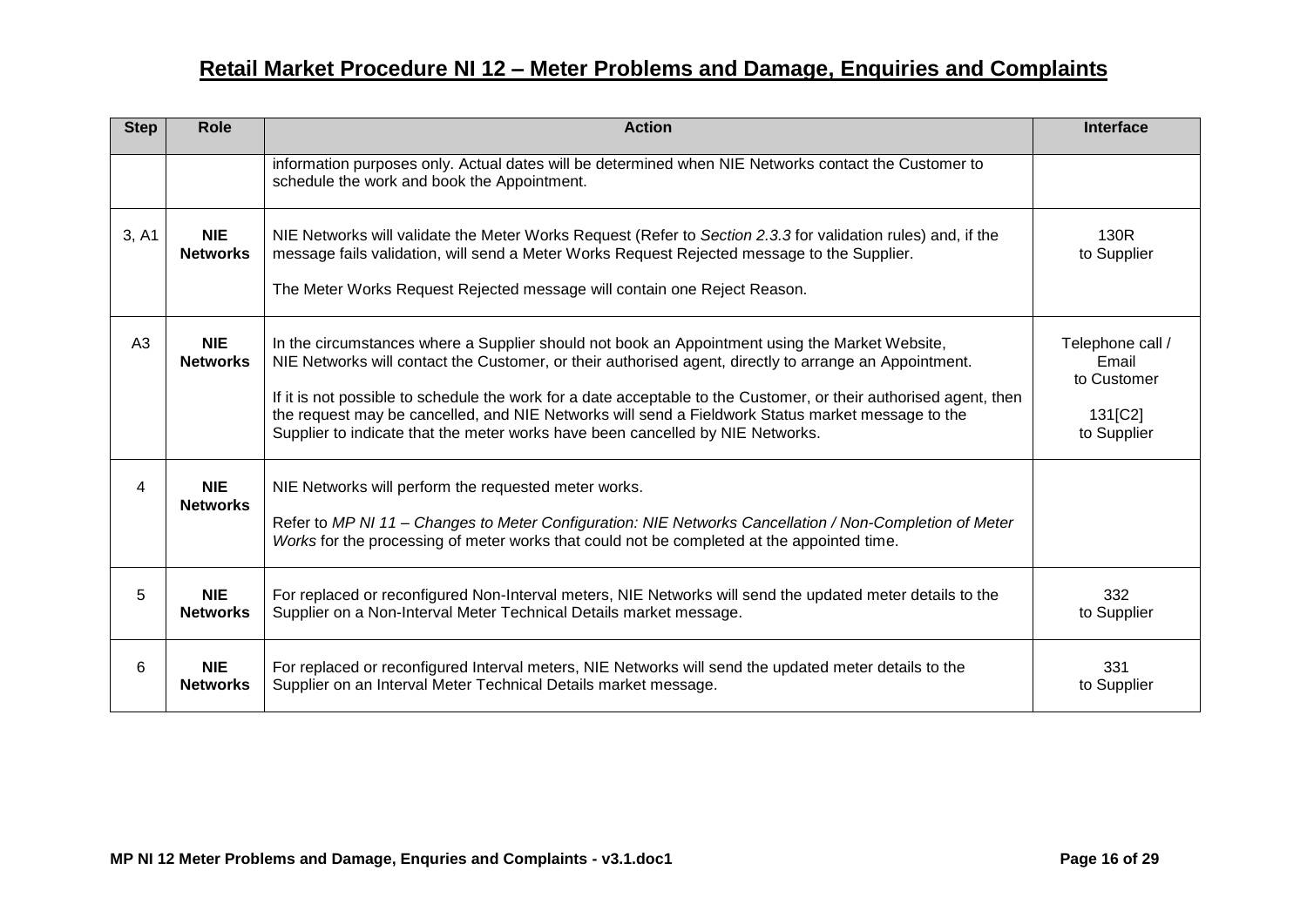#### <span id="page-16-0"></span>2.3.3 Meter Problems - Meter Works Request Validation

A Meter Works Request which is reporting meter problems will be rejected if:

- The Supplier is not registered to the Meter Point
- The Meter Point status is Terminated
- The request duplicates an existing request that is in progress
- Where an Appointment is required to be made by the Supplier:
	- o An Appointment Id is not provided
	- o The Appointment Id is invalid and does not match any existing pending Appointment Id booked via the Appointments section of the Market **Website**
	- o The Appointment Id is associated with an Appointment for a Meter Point other than that referenced in the Meter Works Request
	- o The Appointment Id has previously been received by NIE Networks on another message, unless this is a withdrawal.
- Where a Fieldwork Appointment is not required to be made by the Supplier, an Appointment Id is included in the Meter Works Request message

#### <span id="page-16-1"></span>2.3.4 Supplementary Information

If a meter has been removed as a result of the 'large minus credit' visit, the Supplier will receive a Non-Interval Meter Technical Details market message to inform them of the exchange. If the Supplier wishes to follow up they can contact NIE Networks directly by email or telephone.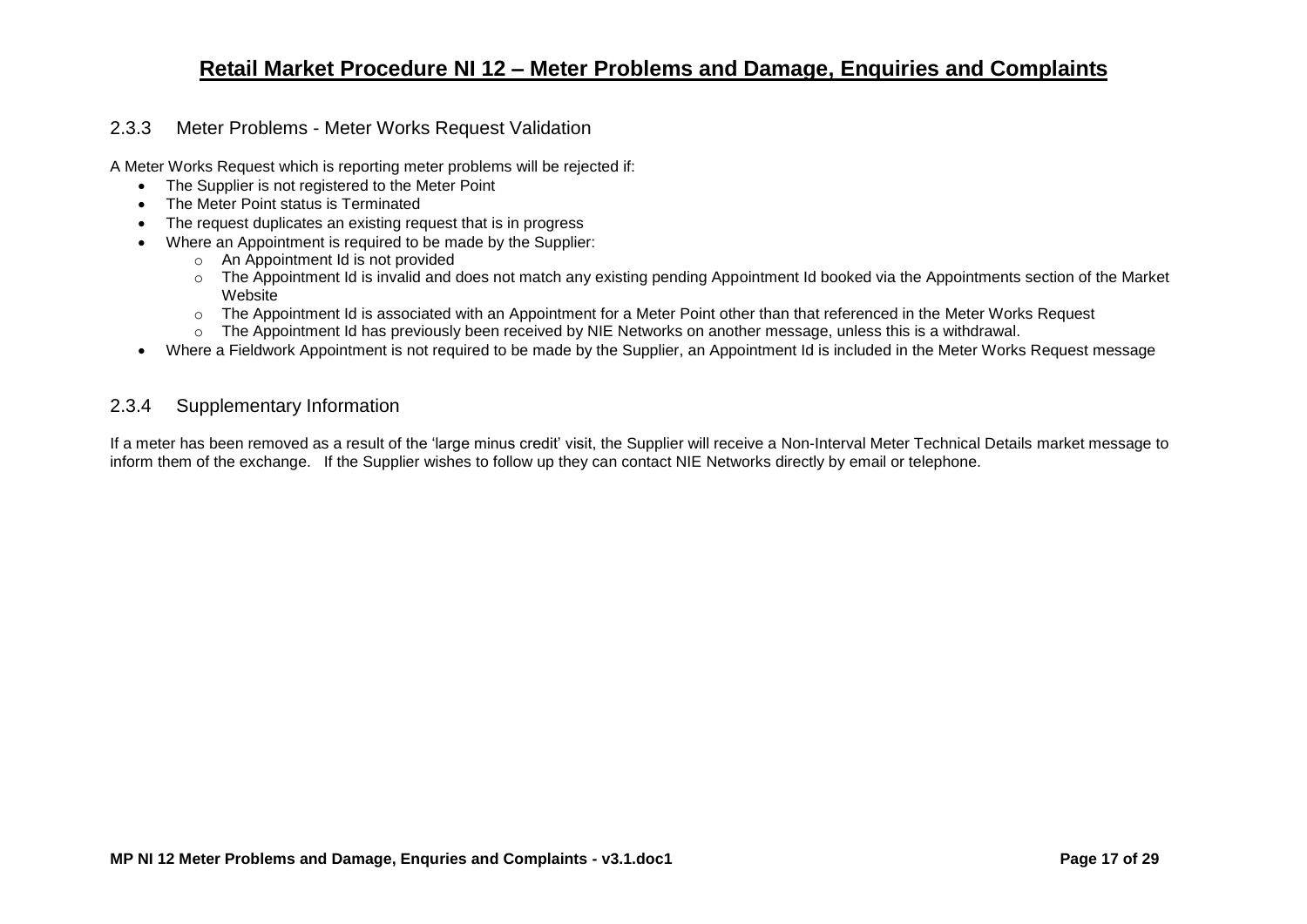### <span id="page-17-0"></span>**3. Enquiries and Complaints - Procedure Description**

- <span id="page-17-1"></span>**3.1 Meter Reading Enquiries and Complaints**
- <span id="page-17-2"></span>3.1.1 Process Flow Diagram

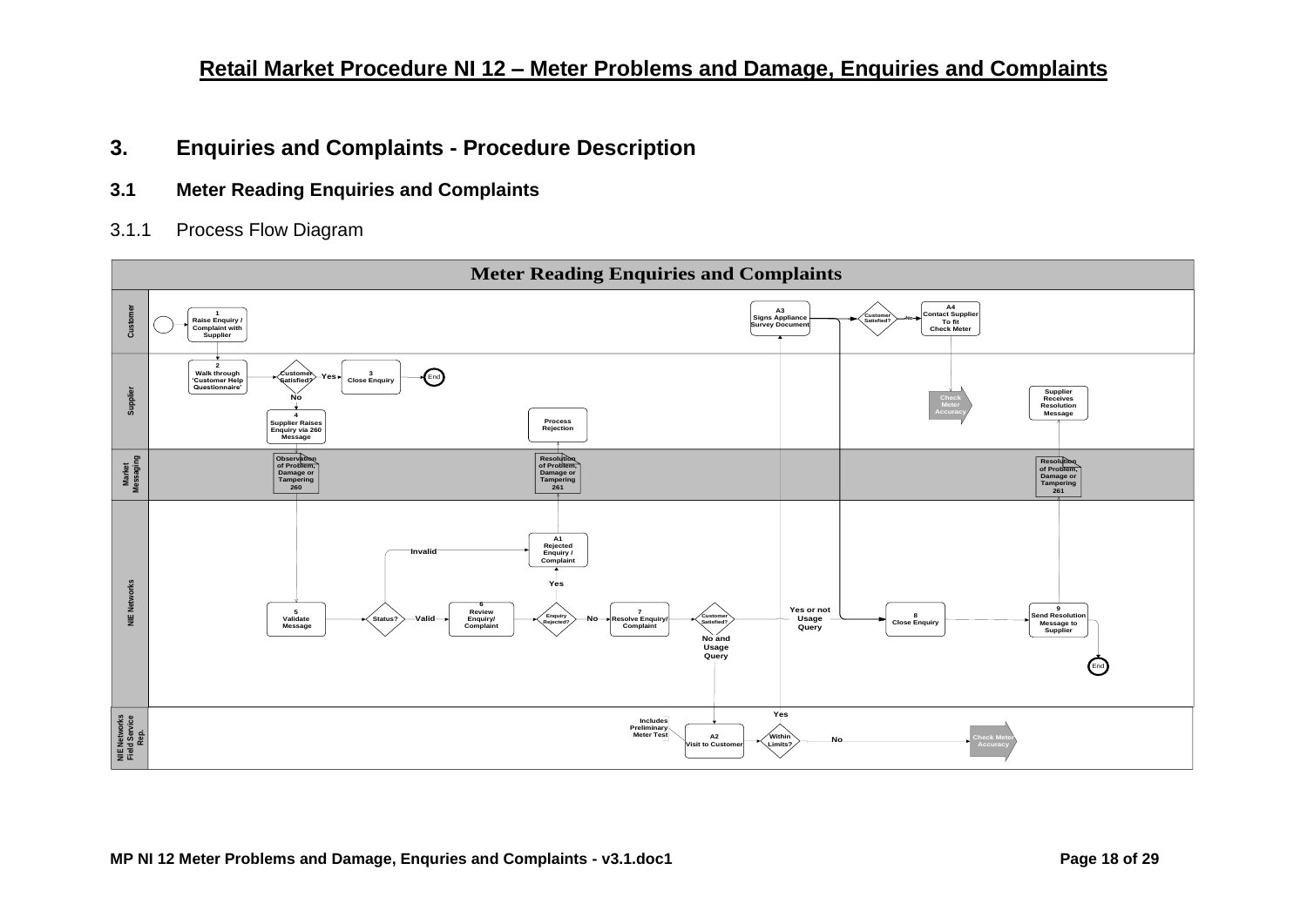#### <span id="page-18-0"></span>3.1.2 Process Description

| <b>Step</b> | <b>Role</b>                   |                              | <b>Action</b>                                                                                                                                                                                                                                                                                                                                                |                                                                                                                                                                                                           | Interface                     |
|-------------|-------------------------------|------------------------------|--------------------------------------------------------------------------------------------------------------------------------------------------------------------------------------------------------------------------------------------------------------------------------------------------------------------------------------------------------------|-----------------------------------------------------------------------------------------------------------------------------------------------------------------------------------------------------------|-------------------------------|
| 1           | <b>Customer</b>               |                              | A Customer can contact their Supplier to raise a Meter Reading Enquiry or Complaint.<br>to contact their Supplier.                                                                                                                                                                                                                                           | Where a customer contacts NIE Networks to raise a Meter Reading Enquiry or Complaint they will be advised                                                                                                 |                               |
| 2, 3        | <b>Supplier</b>               |                              | The Supplier will review the Enquiry/Complaint with the Customer and should attempt to resolve it.<br>Where the Enquiry/Complaint is resolved the process will end.                                                                                                                                                                                          |                                                                                                                                                                                                           |                               |
| 4           | <b>Supplier</b>               | Code<br>91<br>92<br>93<br>94 | should provide observation text to explain the nature of the enquiry or complaint:<br><b>Description</b><br><b>Usage Query</b><br>Meter Reading Complaint<br><b>Meter Reading Enquiry</b><br><b>RPU Complaint</b>                                                                                                                                            | If NIE Networks notification is required, the Supplier must send an Observation of Problem, Damage or<br>Tampering market message to NIE Networks using one of the permitted Observation Codes below and  | 260 to<br><b>NIE Networks</b> |
| 5,A1        | <b>NIE</b><br><b>Networks</b> | field.                       | NIE Networks will validate the market message.<br>An Observation of Problems, Damage or Tampering market message will be rejected if:<br>The Supplier is not registered to the MPRN.<br>raised for the current customer tenancy in the last 12 months.<br>Where the message is to be rejected, NIE Networks will send the Supplier a Resolution of Problems, | The message contains a usage enquiry for a Meter Point at which a usage enquiry has already been<br>Damage or Tampering market message with the reason for rejection included within the Observation Text | $261$ to<br>Supplier          |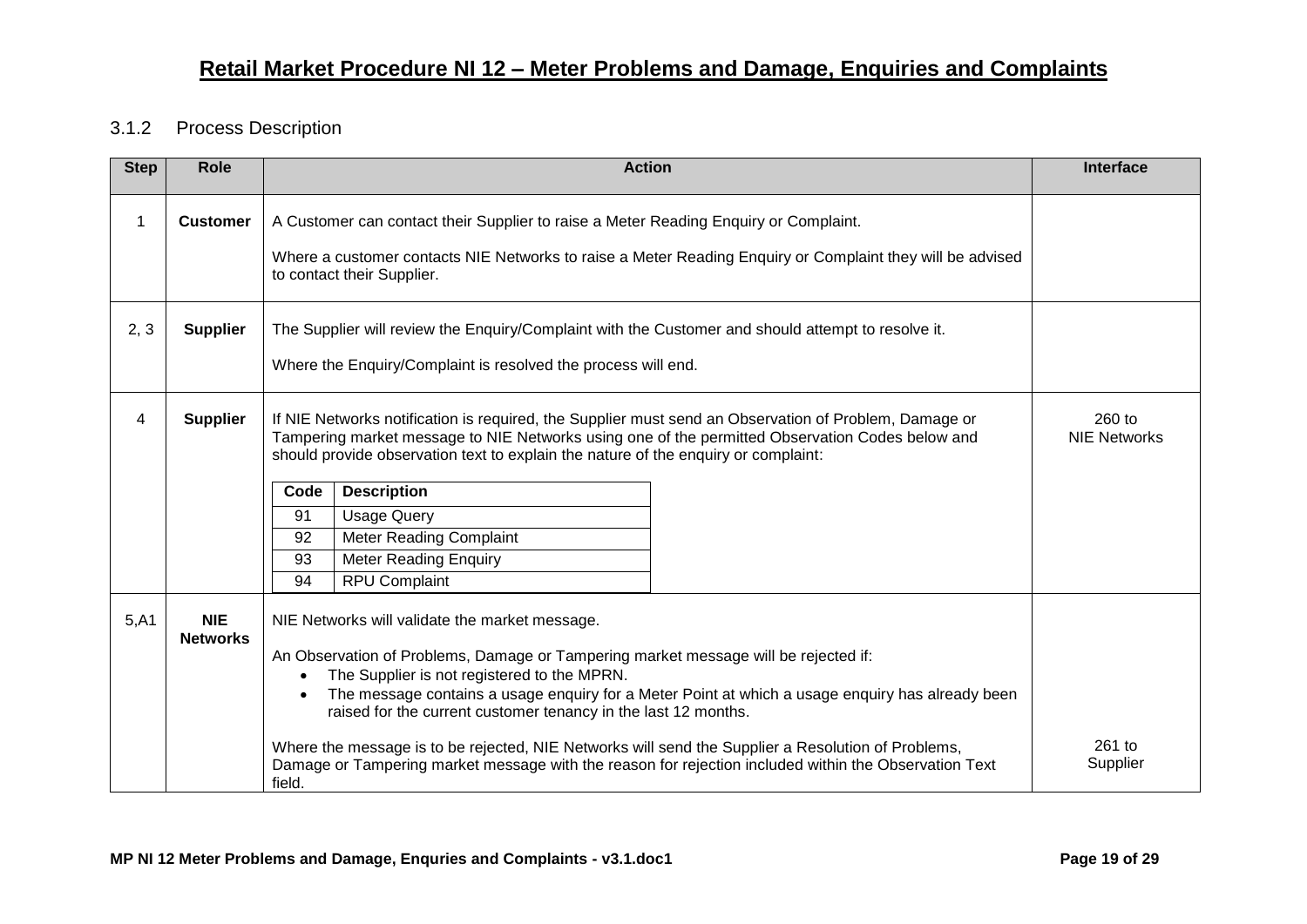| <b>Step</b>    | <b>Role</b>                   | <b>Action</b>                                                                                                                                                                                                                                                                                                                                                                                                                                                                                                                                                                                                     | Interface                                          |
|----------------|-------------------------------|-------------------------------------------------------------------------------------------------------------------------------------------------------------------------------------------------------------------------------------------------------------------------------------------------------------------------------------------------------------------------------------------------------------------------------------------------------------------------------------------------------------------------------------------------------------------------------------------------------------------|----------------------------------------------------|
| 6, A1          | <b>NIE</b><br><b>Networks</b> | NIE Networks will assign the Enquiry/Complaint to the relevant user/department. The Enquiry/Complaint will<br>be reviewed at this stage.<br>NIE Networks may reject the Enquiry/Complaint at this stage if the Supplier has not provided observation text                                                                                                                                                                                                                                                                                                                                                         |                                                    |
|                |                               | to NIE Networks as to the nature of the Enquiry/Complaint and any previous discussions with the Customer.<br>Where the Enquiry/Complaint is rejected at this stage, NIE Networks will send the Supplier a Resolution of<br>Problems, Damage or Tampering market message, with the reason for rejection included within the<br>Observation Text field.                                                                                                                                                                                                                                                             | $261$ to<br>Supplier                               |
| $\overline{7}$ | <b>NIE</b><br><b>Networks</b> | NIE Networks will try to resolve the Enquiry/Complaint with the Customer.<br>Where the Customer is not satisfied and it is a Usage Query, NIE Networks will arrange for a visit to the<br>Customer.<br>It is envisaged that all other Enquiries/Complaints will be resolved by directly with the Customer.                                                                                                                                                                                                                                                                                                        |                                                    |
| A2, A3         | <b>NIE</b><br><b>Networks</b> | NIE Networks will carry out the agreed site visit with the Customer for a Usage Enquiry. This will include a<br>Site Appliance Survey and a Preliminary Meter Check, after which the Customer must sign a Site Appliance<br>Survey form.<br>Where the Preliminary Meter Check shows that the meter is operating within the defined limits, the<br>Customer's signed Site Appliance Survey will be stored and the Usage Enquiry will be closed.<br>Where the Preliminary Meter Check shows that the meter is operating outside the defined limits,<br>NIE Networks will arrange for a Check Meter to be installed. | <b>Customer Signed</b><br>Site Appliance<br>Survey |
| A4             | <b>Customer</b>               | Where a Customer is still not satisfied following a visit from NIE Networks, the Customer may contact their<br>Supplier to request that a Check Meter is installed provided:<br>The Customer has signed the Site Appliance Survey; and<br>$\bullet$<br>The Preliminary Meter Check shows the meter to be operating within defined limits.<br>$\bullet$                                                                                                                                                                                                                                                            |                                                    |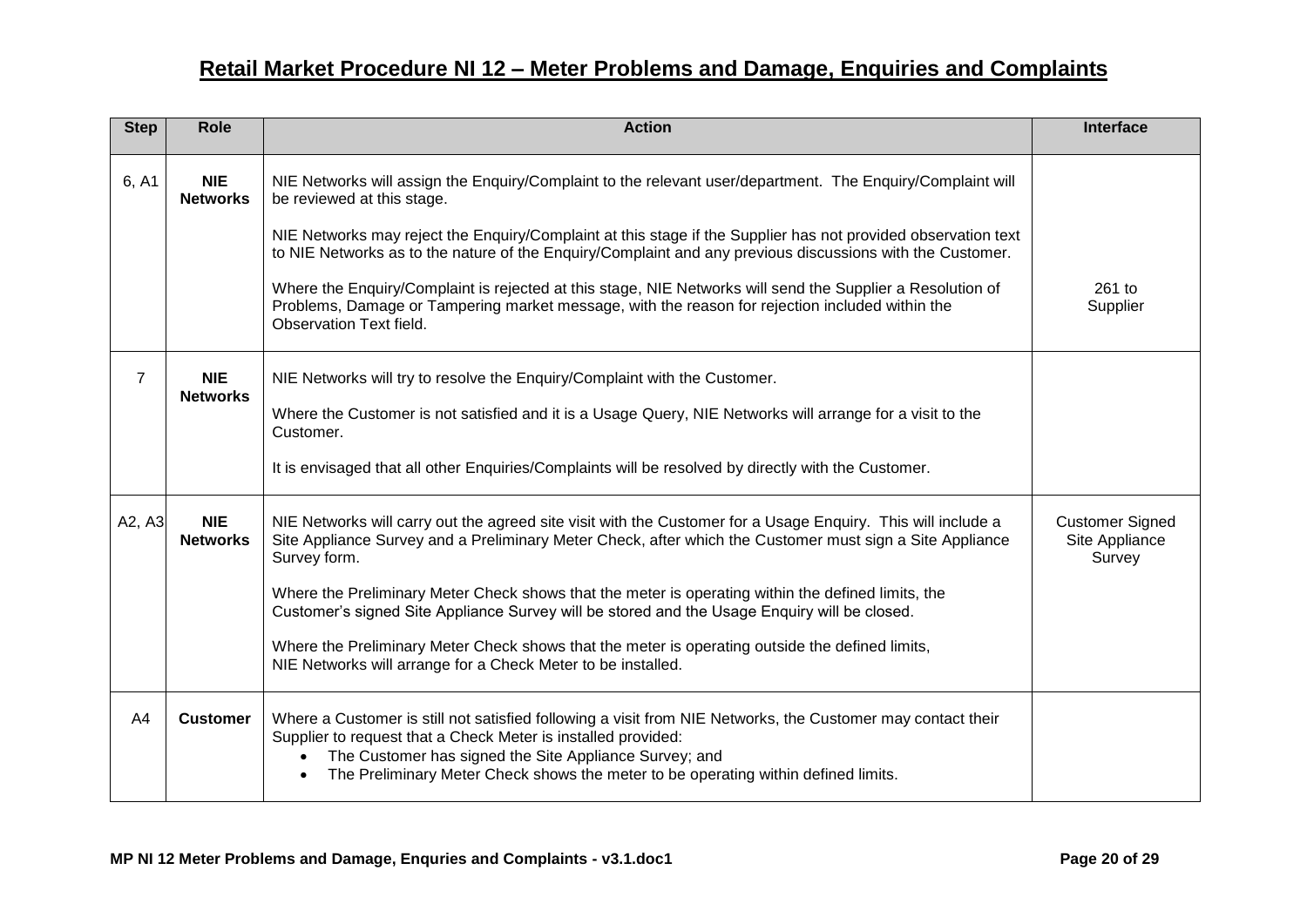| <b>Step</b> | <b>Role</b>                   | <b>Action</b>                                                                                                                                                                                                                                                                                                            | <b>Interface</b>     |
|-------------|-------------------------------|--------------------------------------------------------------------------------------------------------------------------------------------------------------------------------------------------------------------------------------------------------------------------------------------------------------------------|----------------------|
| 8, 9        | <b>NIE</b><br><b>Networks</b> | NIE Networks will send a Resolution of Problems, Damage or Tampering market message to the Supplier<br>where an Enquiry/Complaint has been raised initially by the Supplier using an Observation of Problem,<br>Damage or Tampering. This response message will contain details of the outcome of the Enguiry/Complaint. | $261$ to<br>Supplier |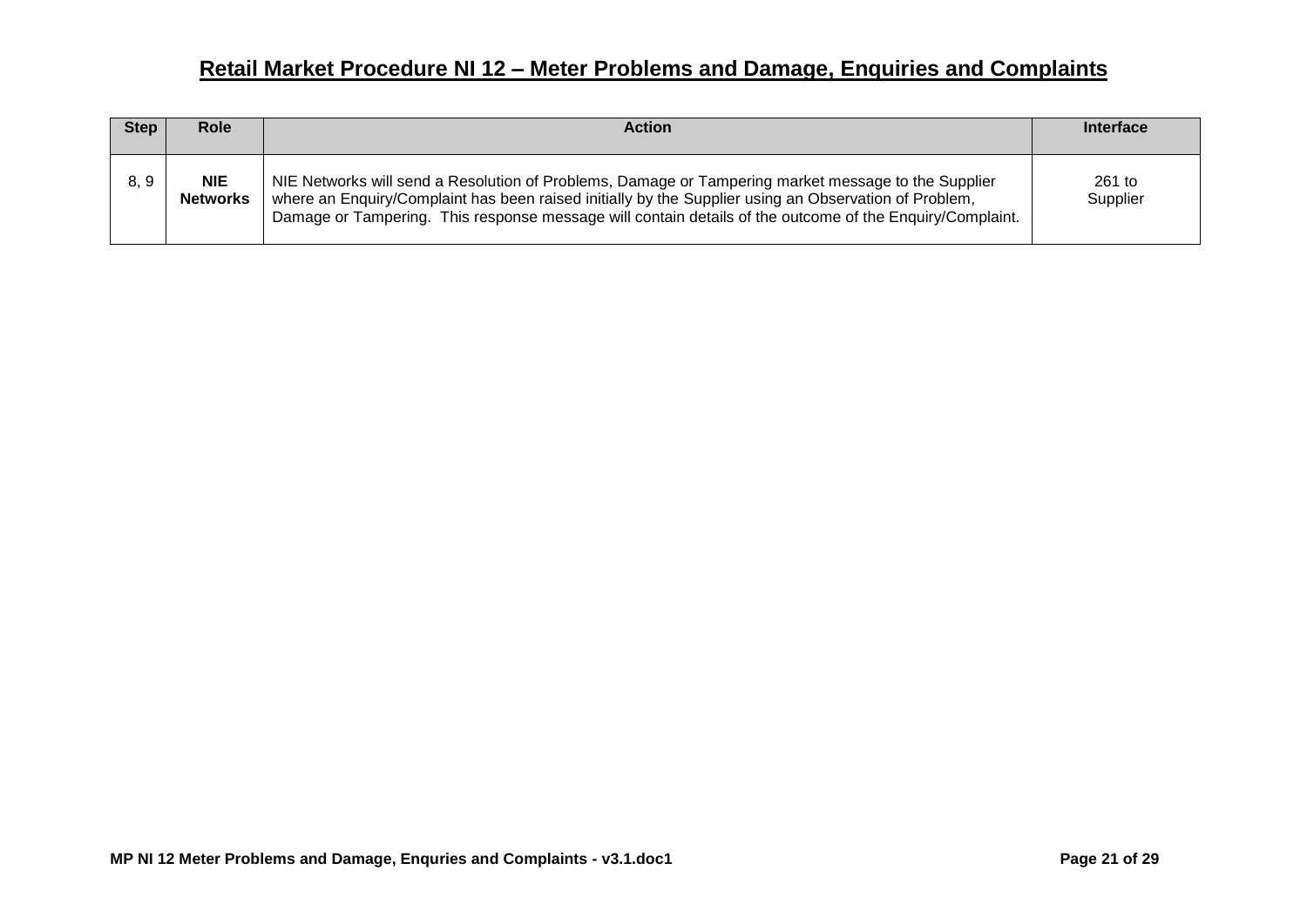#### <span id="page-21-0"></span>**3.2 Check Meter Accuracy**

#### <span id="page-21-1"></span>3.2.1 Process Flow Diagram

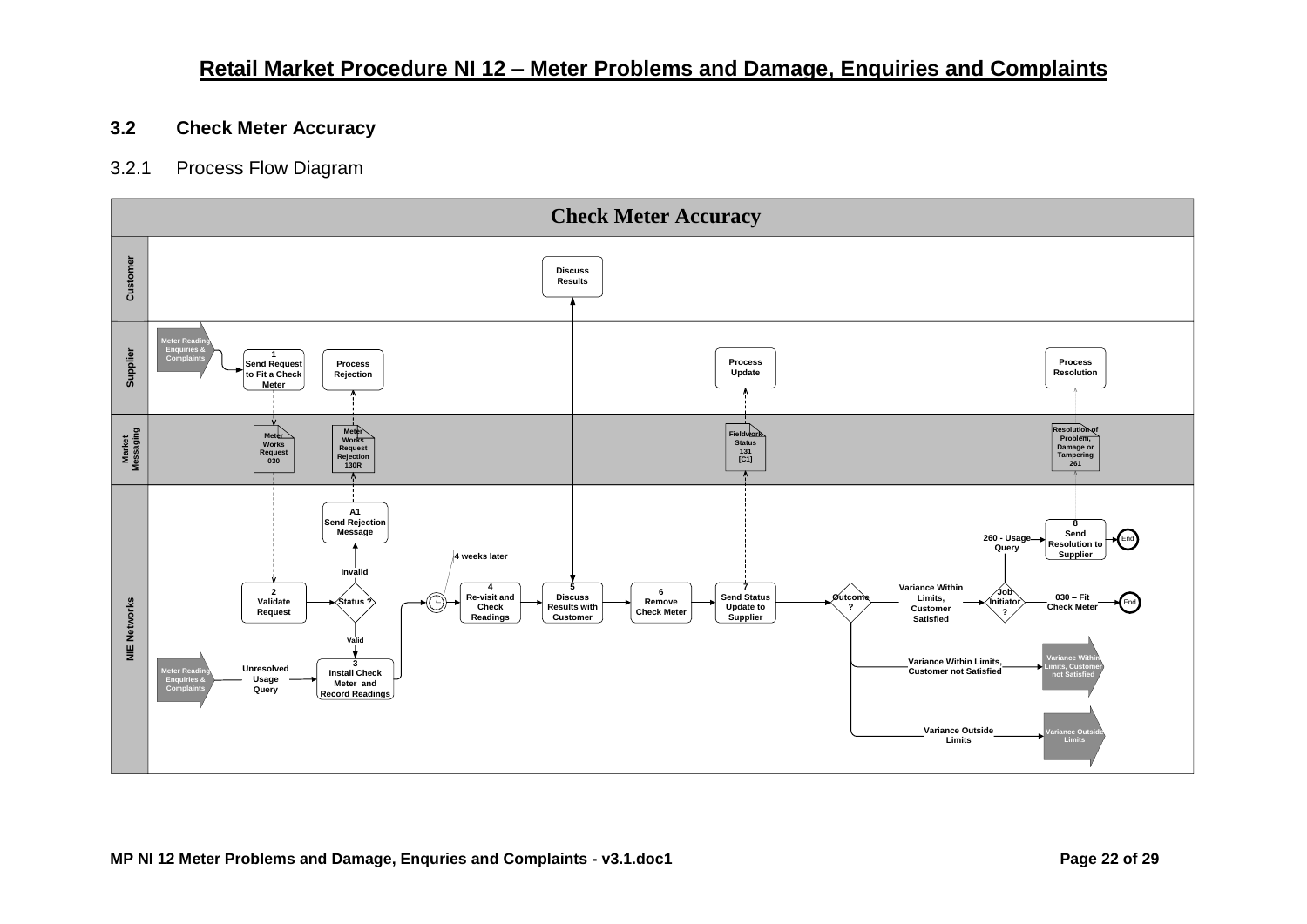#### <span id="page-22-0"></span>3.2.2 Process Description

| <b>Step</b>  | <b>Role</b>                   | <b>Action</b>                                                                                                                                                                                                                                                                                                                                                                                                                                                                                                                                                                                                                                                                                                                                                         | <b>Interface</b>    |
|--------------|-------------------------------|-----------------------------------------------------------------------------------------------------------------------------------------------------------------------------------------------------------------------------------------------------------------------------------------------------------------------------------------------------------------------------------------------------------------------------------------------------------------------------------------------------------------------------------------------------------------------------------------------------------------------------------------------------------------------------------------------------------------------------------------------------------------------|---------------------|
| $\mathbf{1}$ | <b>Supplier</b>               | A Supplier only needs to request the fitting of a Check Meter if NIE Networks are satisfied that the meter is<br>not faulty after the assessment, but the Customer still wants to insist on a Check Meter being fitted.                                                                                                                                                                                                                                                                                                                                                                                                                                                                                                                                               |                     |
|              |                               | A Supplier requests the fitting of a Check Meter using a Meter Works Request market message.                                                                                                                                                                                                                                                                                                                                                                                                                                                                                                                                                                                                                                                                          | 030 to NIE Networks |
| 2, A1        | <b>NIE</b><br><b>Networks</b> | NIE Networks will validate the Meter Works Request (Refer to Section 3.2.3 for validation rules) and, if the<br>message fails validation, will send a Meter Works Request Rejected message to the Supplier.                                                                                                                                                                                                                                                                                                                                                                                                                                                                                                                                                           |                     |
|              |                               | The Meter Works Request Rejected message will contain one Reject Reason.                                                                                                                                                                                                                                                                                                                                                                                                                                                                                                                                                                                                                                                                                              | 130R to Supplier    |
| 3            |                               | As a result of a Preliminary Meter Check, or an accepted Supplier request, NIE Networks will install a Check<br>Meter at the Meter Point and record the readings on both the Check Meter and the disputed meter.                                                                                                                                                                                                                                                                                                                                                                                                                                                                                                                                                      |                     |
| 4, 5, 6      | <b>NIE</b><br><b>Networks</b> | Approximately four weeks after fitting the Check Meter, NIE Networks will re-visit the Meter Point to check the<br>variance between the readings on the Check Meter and the readings on the disputed meter.                                                                                                                                                                                                                                                                                                                                                                                                                                                                                                                                                           |                     |
|              |                               | The results of the variance check will be discussed with the Customer before a decision is made on how to<br>progress the issue.                                                                                                                                                                                                                                                                                                                                                                                                                                                                                                                                                                                                                                      |                     |
|              |                               | There are three potential outcomes:<br>If the variance is within NIE Networks defined tolerance, and the Customer is satisfied with this<br>$\bullet$<br>outcome, the case will be closed.<br>If the variance is within NIE Networks defined tolerance, but the Customer is not satisfied with this<br>$\bullet$<br>outcome, the Check Meter Accuracy - Variance Within Limits, Customer not Satisfied process is<br>followed (refer to section 3.3). The Customer will be advised to contact their Supplier if they wish the<br>meter to be Bench Tested.<br>If the variance is outside NIE Networks defined tolerance the Check Meter Accuracy - Variance<br>Outside Limits process is followed (refer to section 3.4)<br>NIE Networks will remove the Check Meter. |                     |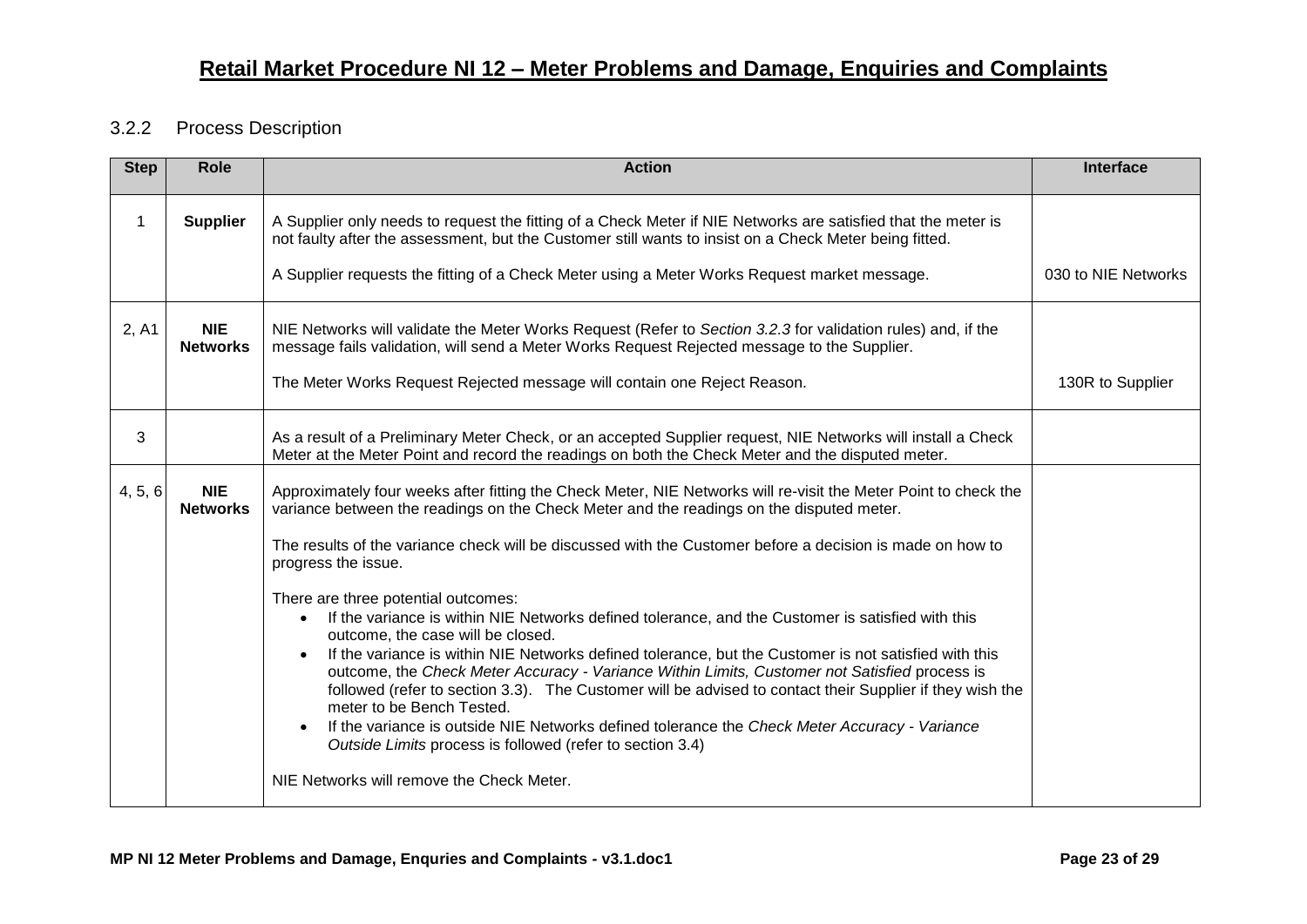| <b>Step</b> | Role                          | <b>Action</b>                                                                                                                                                                                                                                                                                                                                    | Interface            |
|-------------|-------------------------------|--------------------------------------------------------------------------------------------------------------------------------------------------------------------------------------------------------------------------------------------------------------------------------------------------------------------------------------------------|----------------------|
|             | <b>NIE</b><br><b>Networks</b> | Where the Check Meter has been removed and the case closed, NIE Networks will notify the Supplier.<br>NIE Networks will send a Fieldwork Status market message to the Supplier with the following field values:<br>Work Type Code is set to W314 (Fit Check Meter)<br>Outcome Reason Code is set to C001 (Completed as Requested)<br>$\bullet$   | 131[C1] to Supplier  |
| 8           |                               | Observation Text contains details of the variance check result.<br>Where the job was initiated through a Supplier initiated Usage Query message, NIE Networks will send a<br>Resolution of Problem, Damage or Tampering market message to the Supplier with the details of the<br>variance check result contained in the Observation Text field. | $261$ to<br>Supplier |

#### <span id="page-23-0"></span>3.2.3 Fit Check Meter - Meter Works Request Validation

A Meter Works Request which is questing a Check Meter will be rejected if:

- The Supplier is not registered to the Meter Point
- The Meter Point status is Terminated
- The request duplicates an existing request that is in progress.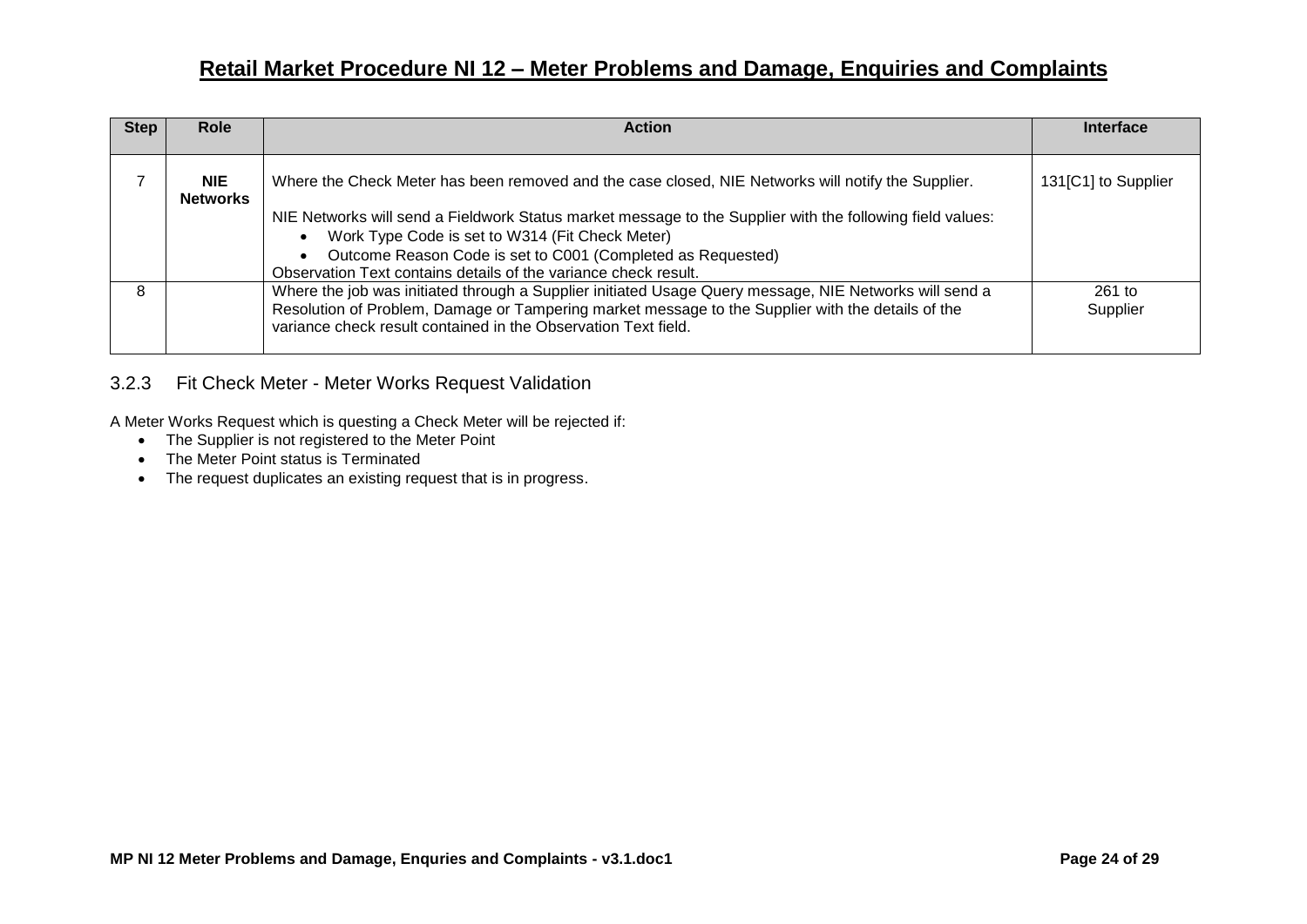#### <span id="page-24-0"></span>**3.3 Check Meter Accuracy – Variance Within Limits, Customer not Satisfied**

<span id="page-24-1"></span>3.3.1 Process Flow Diagram

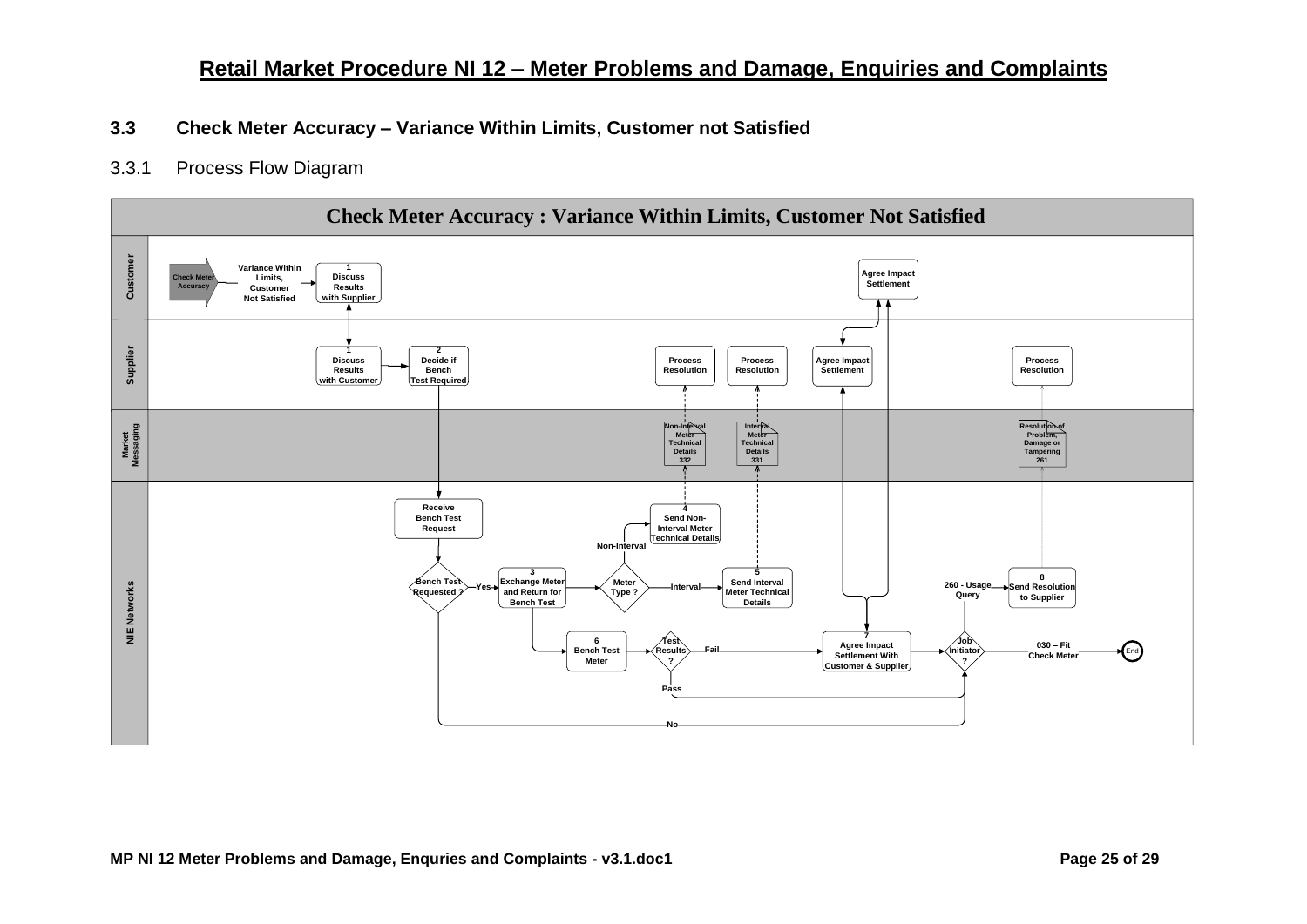#### <span id="page-25-0"></span>3.3.2 Process Description

| <b>Step</b>    | <b>Role</b>                   | <b>Action</b>                                                                                                                                                                                                                                                                                                                                                                                                                                                                                                                                                                                                         | <b>Interface</b>                                       |
|----------------|-------------------------------|-----------------------------------------------------------------------------------------------------------------------------------------------------------------------------------------------------------------------------------------------------------------------------------------------------------------------------------------------------------------------------------------------------------------------------------------------------------------------------------------------------------------------------------------------------------------------------------------------------------------------|--------------------------------------------------------|
| 1              | <b>Customer</b>               | If the variance between the readings on the Check Meter and the disputed meter is within NIE Networks<br>defined tolerance and the Customer is not satisfied with the outcome then the Customer should discuss this<br>with their Supplier.                                                                                                                                                                                                                                                                                                                                                                           | Discussion with<br>Supplier                            |
| $\overline{2}$ | <b>Supplier</b>               | The Supplier will have to decide if they wish to have the disputed meter bench tested by NIE Networks and, if<br>so, should request this from NIE Networks.                                                                                                                                                                                                                                                                                                                                                                                                                                                           | <b>Bench Test</b><br>Request to<br><b>NIE Networks</b> |
| 3              | <b>NIE</b><br><b>Networks</b> | If the Supplier is satisfied with the outcome of the Check Meter comparison and does not want the disputed<br>meter bench tested, then NIE Networks will close the case.                                                                                                                                                                                                                                                                                                                                                                                                                                              |                                                        |
|                |                               | If the Supplier requests the disputed meter to be bench tested, then NIE Networks will remove the disputed<br>meter from the Meter Point, install a new 'like-for-like' meter and return the disputed meter for bench testing.                                                                                                                                                                                                                                                                                                                                                                                        |                                                        |
| 4, 5           | <b>NIE</b><br><b>Networks</b> | For replaced Non-Interval meters, NIE Networks will send the updated meter details to the Supplier on a Non-<br>Interval Meter Technical Details market message.                                                                                                                                                                                                                                                                                                                                                                                                                                                      | 332<br>to Supplier                                     |
|                |                               | For replaced Interval meters, NIE Networks will send the updated meter details to the Supplier on an Interval<br>Meter Technical Details market message.                                                                                                                                                                                                                                                                                                                                                                                                                                                              | 331<br>to Supplier                                     |
| 6, 7           | <b>NIE</b><br><b>Networks</b> | NIE Networks will bench test the disputed meter.<br>If the meter fails the bench test, NIE Networks will work with the Supplier and the affected Customer to agree<br>an Impact Settlement to determine how much of a settlement needs to be made with the Customer.<br>lf a<br>Customer credit is due it may be applied directly to their meter (by deducting the equivalent units from the<br>closing meter reading), instead of making a cash payment. This will be agreed with the Customer in advance.<br>Once the settlement has been agreed, the case is closed. Refer to MP NI 17 Consumption Adjustments for |                                                        |
|                |                               | further detail.                                                                                                                                                                                                                                                                                                                                                                                                                                                                                                                                                                                                       |                                                        |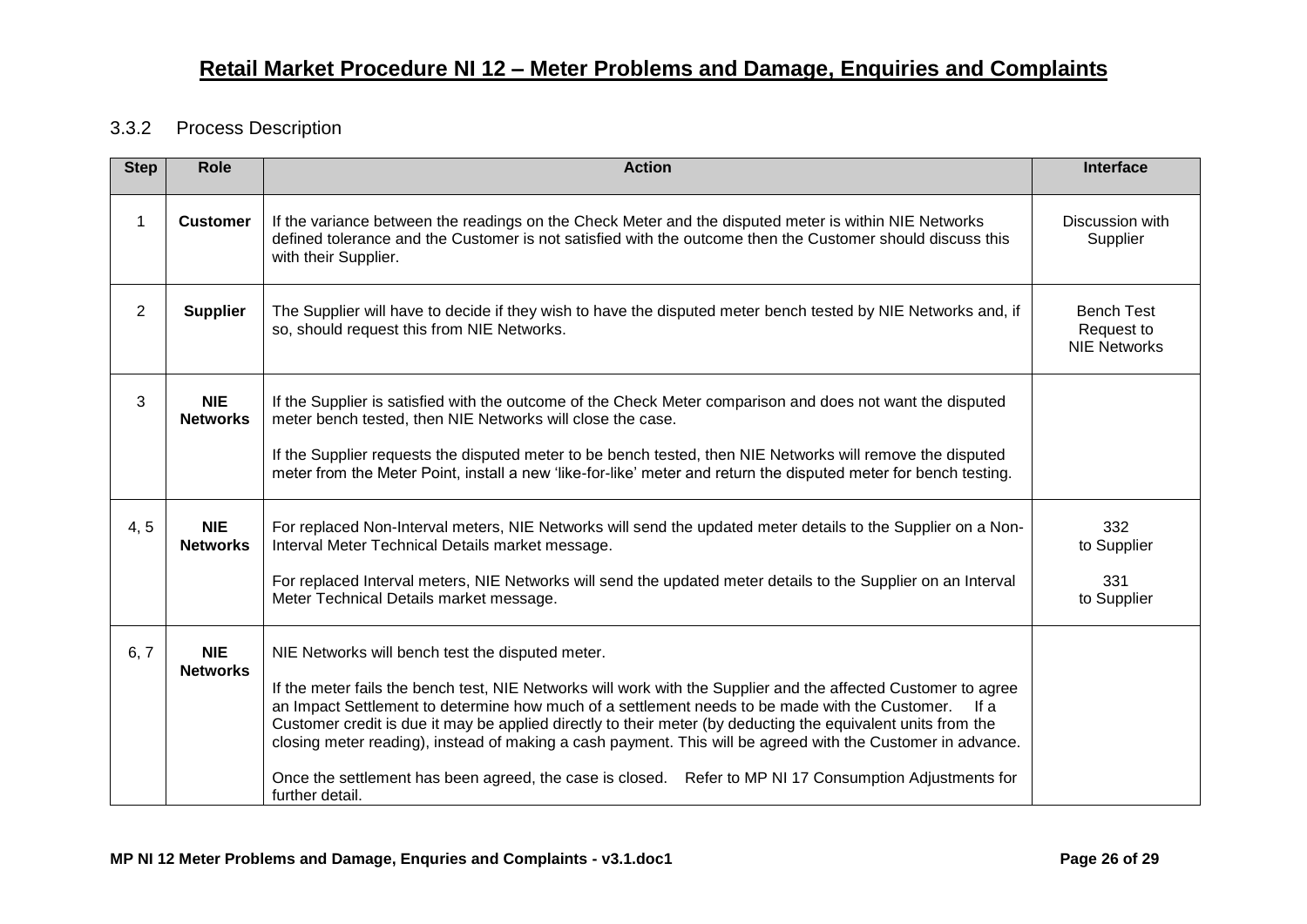| <b>Step</b> | <b>Role</b>                   | <b>Action</b>                                                                                                                                                                                                                                                                              | <b>Interface</b>     |
|-------------|-------------------------------|--------------------------------------------------------------------------------------------------------------------------------------------------------------------------------------------------------------------------------------------------------------------------------------------|----------------------|
|             |                               | If the meter passes the bench test, no Impact Settlement is necessary and the case is closed.                                                                                                                                                                                              |                      |
| 8           | <b>NIE</b><br><b>Networks</b> | Where the 'Fit Check Meter' job was initiated by a Supplier initiated Usage Query message, NIE Networks<br>will send a Resolution of Problem, Damage or Tampering market message to the Supplier with the details of<br>the variance check result contained in the Observation Text field. | $261$ to<br>Supplier |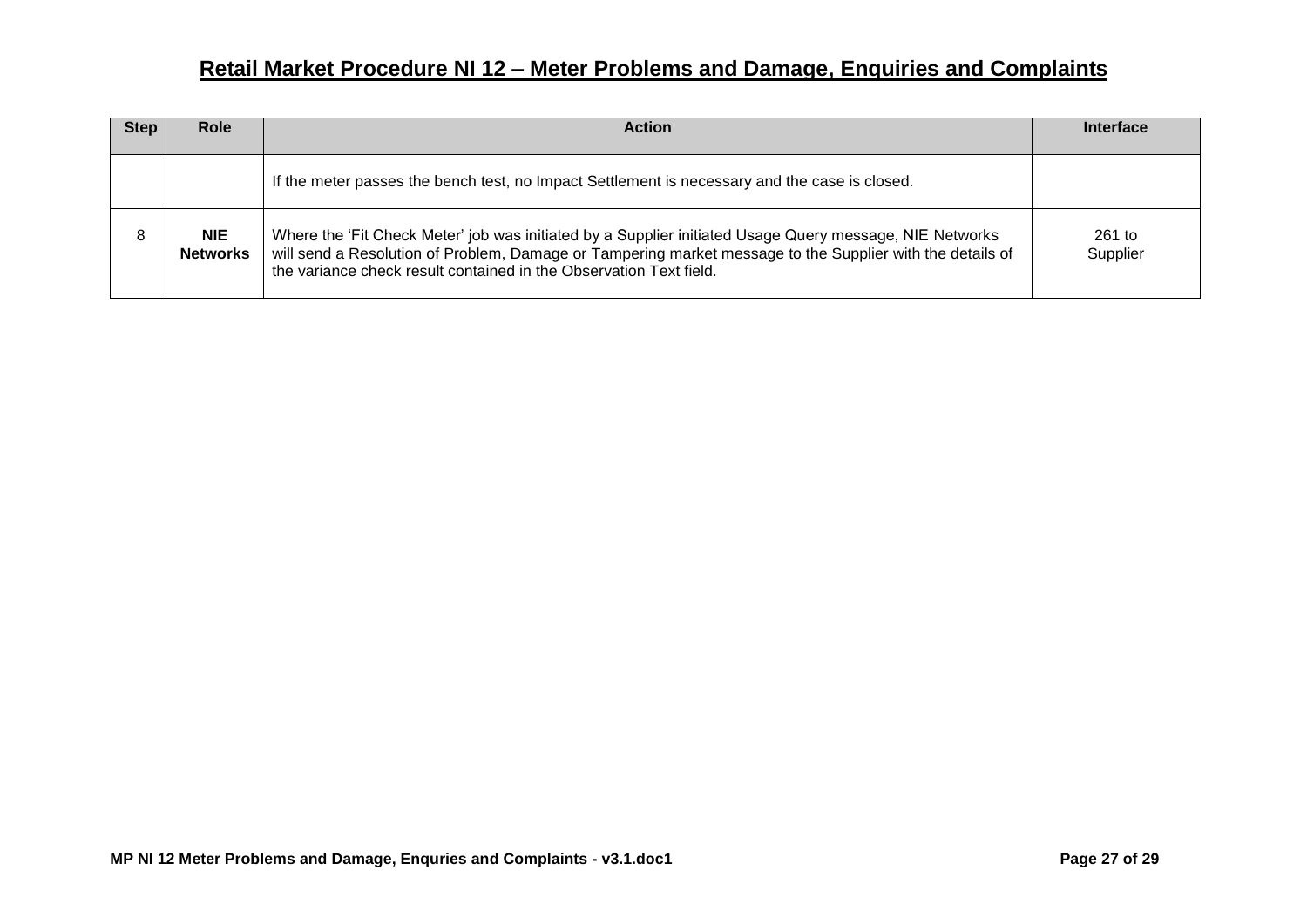#### <span id="page-27-0"></span>**3.4 Check Meter Accuracy – Variance Outside Limits**

#### <span id="page-27-1"></span>3.4.1 Process Flow Diagram